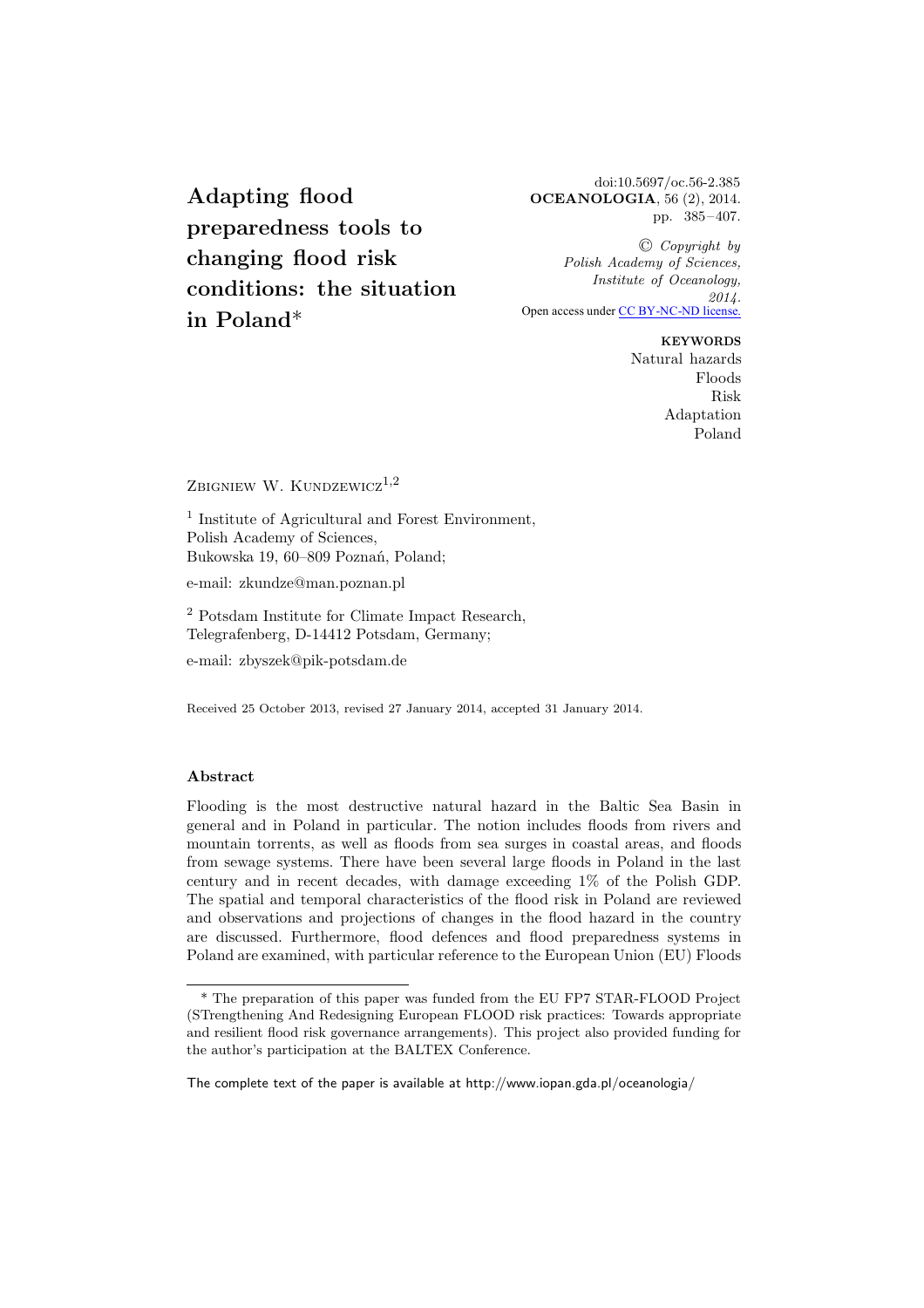Directive, which is being implemented in Poland, an EU country. Finally, the public debate on flood risk and flood preparedness is reviewed.

# **1. Introduction – flooding in Poland**

As defined in the EU Floods Directive (CEC 2007), the term 'flood' means 'the temporary covering by water of land not normally covered by water'. The notion includes floods from rivers and mountain torrents, as well as floods from sea surges in coastal areas. In some interpretations, it also includes floods from sewage systems.

Flooding is the most destructive natural hazard in the Baltic Sea Basin in general and in Poland in particular. Most of Poland is located in the drainage basins of two large rivers: the Vistula (whose drainage basin covers 54% of the country's area) and the Odra (34%). Both have their sources in mountain areas and empty into the Baltic Sea. Many towns and large cities are situated on the two rivers and their tributaries. Flood risk and flood preparedness became matters of broad concern, following the dramatic inundations in Poland in 1997 and 2010, during which the number of fatalities exceeded 55 and 20 respectively. National flood losses were estimated to reach billions of euros and made headline news. In 1980, 1997 and 2010 flood damage reached or exceeded 1% of the Polish GDP. Floods have also caused serious social damage: the ill health of inhabitants, stress, social disruption, and losses to the natural and cultural environments.

There are several interfaces of the contents of this paper with marine sciences. One obvious interface is the mechanism of storm surges, which originate at sea and affect coastal areas. On the other hand, the influx of masses of polluted flood water from rivers to the Baltic Sea affects sea water quality. During a flood, sewage treatment plants are inundated and agricultural chemicals are flushed in the surface runoff to rivers and their recipients, such as the Baltic Sea.

# **2. Spatio-temporal characteristics of flood risk in Poland**

There have been several large floods in Poland in the last hundred years. A destructive flood occurred in the basin of the Vistula in July 1934, killing 55 people, inundating  $1260 \text{ km}^2$  of land and destroying 78 bridges and  $22000$ buildings (Cyberski et al. 2006). Between 1946 and 2010, 16 large floods of regional extent occurred in Poland (Kundzewicz et al. 2012). Abundant rainfall was the most frequent cause of floods, in seven years: 1960, 1970, 1977, 1980, 1997, 2001, 2010. Floods caused by storm surges occurred in five years: 1983, 1988, 1993, 1995, 2001. Ice-jam floods occurred in 1947 and 1982, while there was a snowmelt flood in 1979 and a snowmelt-cumrainfall flood in 2001. The floods of 1960, 1979, 1980, 1997, 2001 and 2010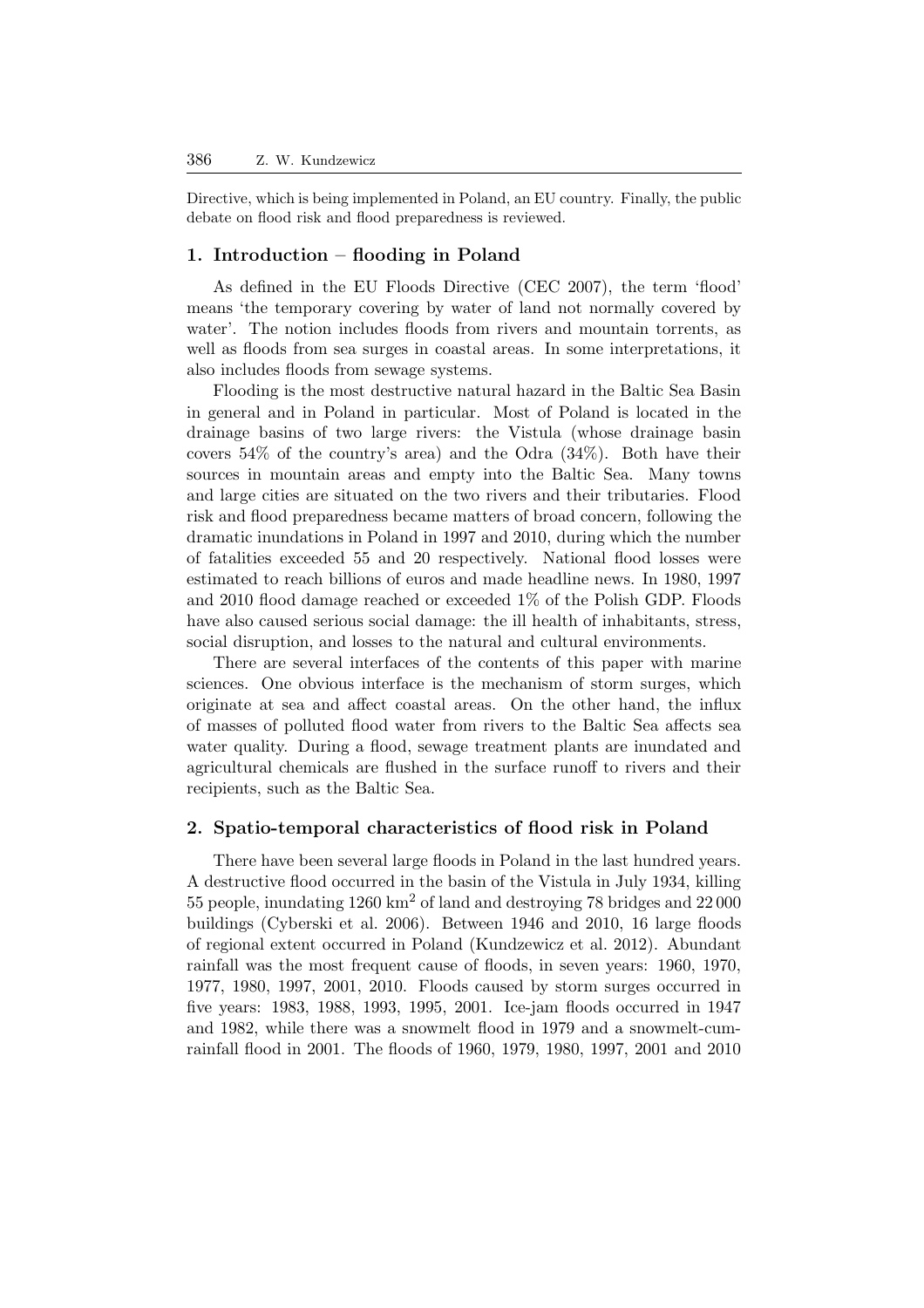affected several regions. Some floods, such as the event in May 2010, also affected coastal waters (cf. Zajączkowski et al. 2010).

After record levels of snow cover in most of Poland during the winter of 1978/1979, a large snowmelt flood evolved in March and April 1979, called the 'flood of small rivers', which inundated 1000 km<sup>2</sup> of farmland and destroyed 1250 bridges. The wet summer of 1980 resulted in a large-scale flood all over the country, destroying 3300 bridges. In January 1982, an icejam flood on the Vistula upstream of the Włocławek reservoir inundated a land area of 100 km<sup>2</sup>. The two largest floods in the Third Republic of Poland (since 1989) occurred in 1997 and 2010, as mentioned in the Introduction.

Rainfall floods can occur on all rivers in the country. The flood risk is the highest in the headwaters of the Vistula and the Odra and their mountain and piedmont tributaries. Sometimes intense and/or long-lasting rainfall and snowmelt occur simultaneously, producing a mixed-mechanism flood, as has happened on large lowland rivers (Narew, Bug, Warta, Noteć).

The areas in Poland subject to the greatest river flood risk lie to the south of latitude 51◦N: the Carpathians, the southern part of the Sudeten Mountains, and the central part of the Bug river basin (Kundzewicz et al. 2012). Typically, the two periods of high river flow in Poland are in spring (with snowmelt and ice melt) and summer (with intense precipitation). Floods caused by advective and frontal precipitation covering large areas are typical in most of the Upper Vistula river basin. Most severe floods, in terms of flood fatalities and material damage, have occurred in large river valleys and particularly in urban areas protected by embankments. When a very large flood comes, the dykes may fail to withstand the masses of water and break, so that adjacent areas with high damage potential are inundated.

The highest flood hazard can be expected in the following multiple-risk situations:

- a flood wave on a tributary coincides with a flood wave on the main river. In this context, especially dangerous locations are the confluence of the River Nysa Kłodzka with the Odra, the confluence of the River Warta with the Odra, and the confluences of the Dunajec, San and Narew with the Vistula;
- intense rainfall during snow melting (on the lowlands);
- intense rainfall in urban areas during the passage of a flood wave on a river.

Storm surges occur along the whole coast of Poland, and their magnitude depends on a range of factors, one being the sea level (Wiśniewski & Wolski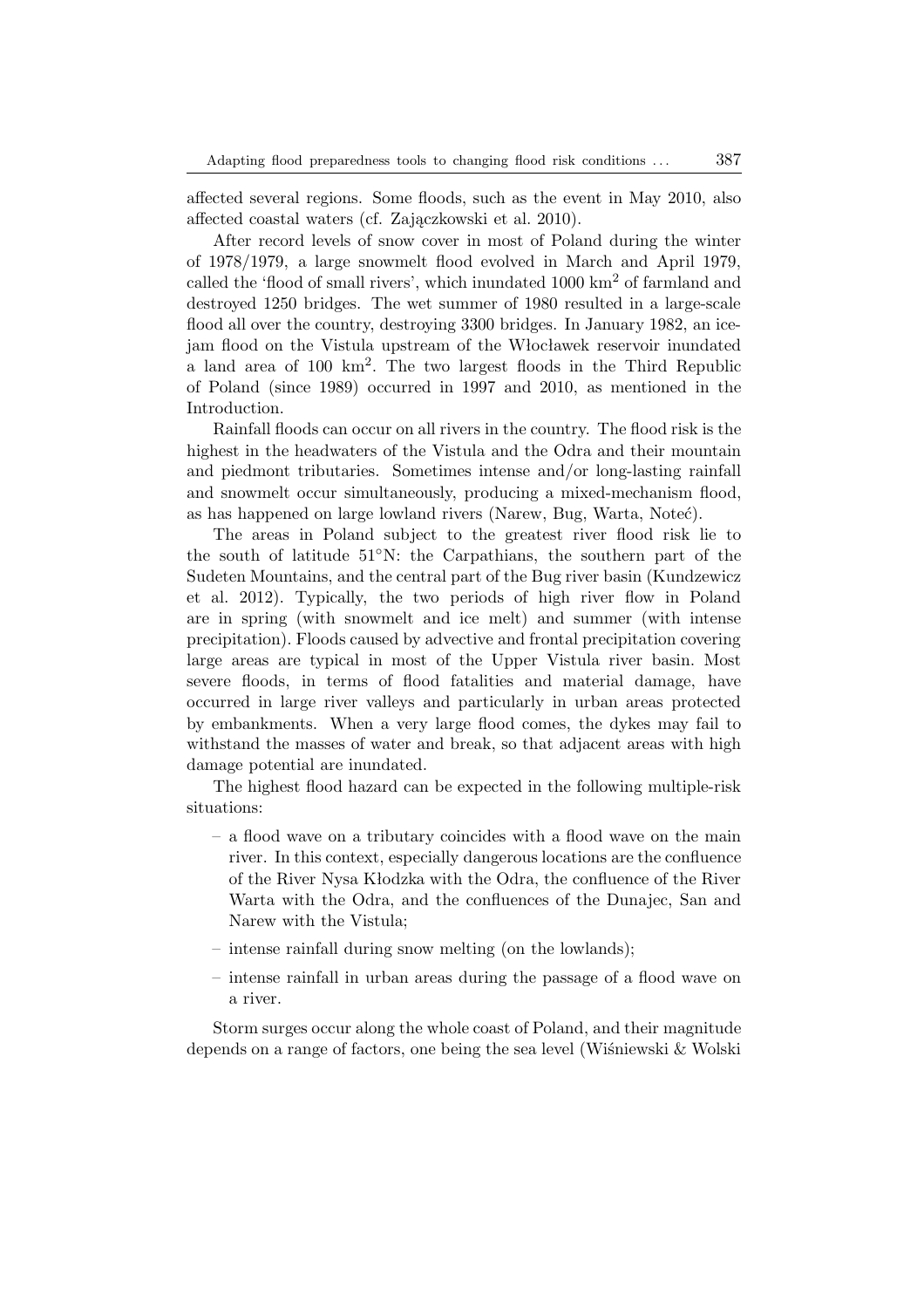#### 388 Z. W. Kundzewicz

2011). Poland's Baltic Sea coastline consists predominantly of sandy, barrier beaches, dunes and cliffs, and populated coastal lowlands. The coast can be split into three parts, reflecting major differences in physiographic and economic features – from west to east: (i) the Odra Estuary (including the conurbations of Szczecin and Świnoujście), (ii) the western and centraleastern dunes, cliffs, and the open sea barrier beaches (including the Hel Peninsula); and (iii) the Vistula Delta (with the conurbations of Gdańsk and Elbląg, with similar physiographic features), including Gdynia and Sopot. Pruszak & Zawadzka (2008) point out that the socioeconomic vulnerability of the Polish coast (without considering adaptive measures) is particularly high in the eastern and western parts, of enormous industrial, economic and social importance, where large towns are located near the main areas of potential flooding: the lagoons and lowlands of the Vistula and Odra deltas. Also, the ports of Świnoujście and Ustka, of considerable national importance, are situated in sensitive areas. Further, ecosystems in the central regions of the Polish coast, including lagoons, important bird areas, and the Słowiński National Park (a UNESCO Biosphere Reserve) with its wandering dunes, are vulnerable.

# **3. Observations and projections of changes in the flood hazard in Poland**

Changes in flood risk are driven by changes in the climatic system (heavy precipitation, snow cover, and drivers of snowmelt, river freeze-up and break-up), the hydrological/terrestrial system (land-use change, urbanisation, river regulation – channel straightening, change of channel width, construction of embankments), and the socio-economic systems (increasing exposure – economic development of flood plains, which generates growth of wealth and damage potential in flood-prone areas).

The water holding capacity of the atmosphere is governed by the Clausius-Clapeyron equation, which states that the saturation vapour pressure grows with temperature (at the rate of  $6-7\%$  per  $1°C$  increase in temperature). In other words, warmer air can contain more water vapour. A statistically significant increase in the frequency of intense precipitation has already been observed at many (but not all) meteorological stations, both in Europe (Zolina 2012) and in Poland. Moreover, the structure of the precipitation process has changed: short, isolated precipitation events are now giving way to longer precipitation events (Zolina 2012).

The mean annual and seasonal precipitation has been observed to increase at most weather stations in Poland and to decrease at some others, but many of these changes are not statistically significant. There has been a pronounced, but not ubiquitous, increasing tendency in the intensity of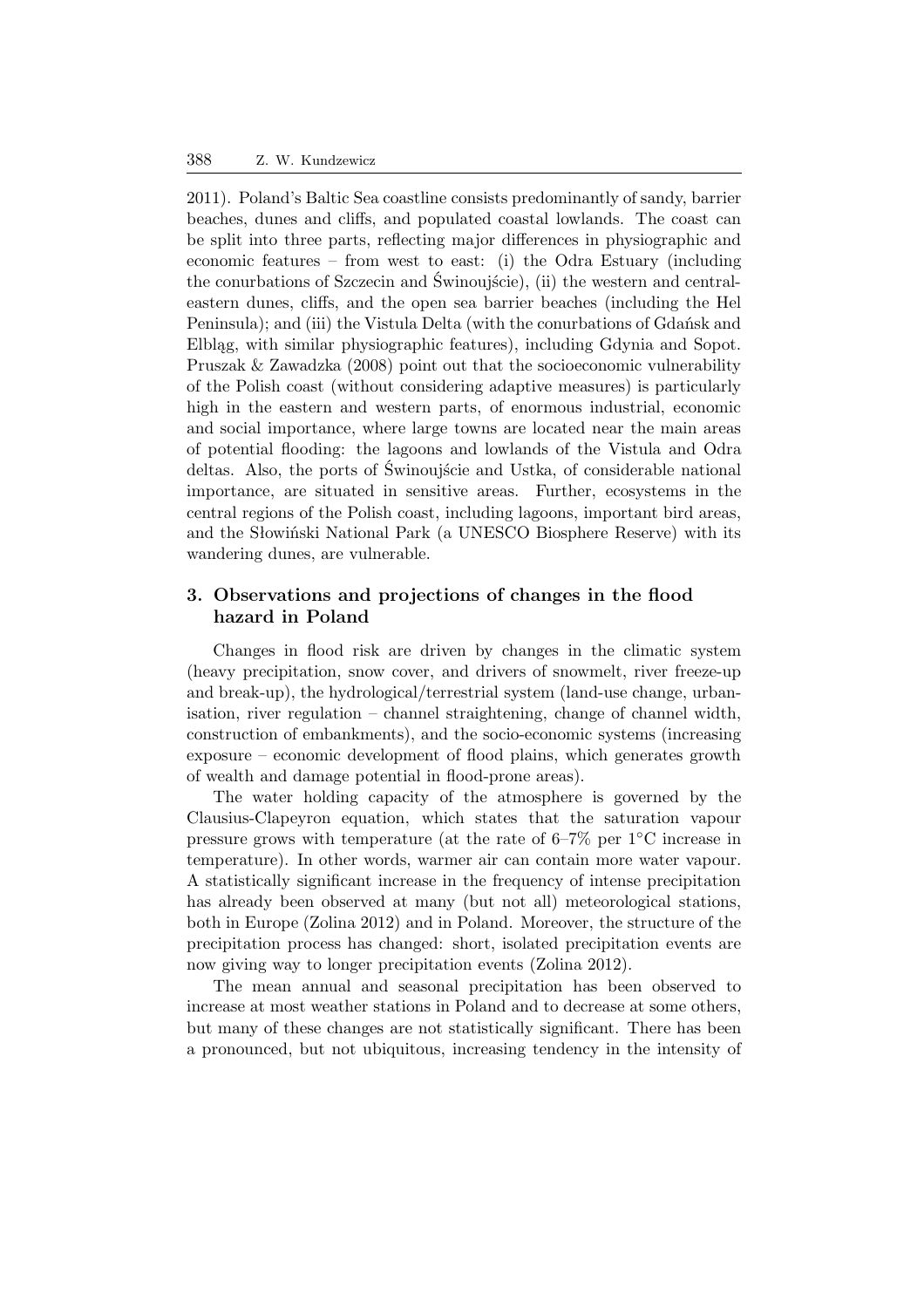rainfall. However, the inter-annual variability of precipitation is very strong. Changes in the seasonality of precipitation involve a decrease in the ratio of warm-season precipitation to cold-season precipitation (Pińskwar 2009) and also in the proportion of liquid to solid precipitation in winter. The frequency of synoptic weather patterns that are likely to lead to intense precipitation and floods has been on the rise (Niedźwiedź et al. 2014).

There has been an increasing number of local floods in urban areas (flash floods), including large towns (or parts thereof), caused by intense rainfall, when the capacity of the urban sewage systems is too small, or when the urban outflow is obstructed by a flood wave in the river.

Flood damage potential in Poland has increased considerably, in the wake of urbanisation and the ubiquitous increase of wealth. Increasing flood exposure results from human encroachment onto floodplains and the economic development of flood-prone areas. The assets at risk from flooding are high, and growing dynamically. Sensitivity to floods has increased since the change of the political and economic system in the early 1990s, accompanying the constantly (for over 20 years now, including the difficult year 2009) growing national GDP.

Trends established for Polish tide gauge stations show that the annual mean sea level has been increasing over the last century. Observations of sea level changes in Świnoujście belong to the longest series of records, globally (Pruszak & Zawadzka 2008). More recently the sea level rise has accelerated, up to 0.3 cm  $yr^{-1}$ .

Historically, the southern coast of the Baltic Sea has always been exposed to flooding and erosion. Over the last 700 years, 82 surges have exceeded 1.2 m AMSL and the 10-year design level is assumed to be  $1.5 \pm 0.15$  m (Pruszak & Zawadzka 2008). A spectacular example illustrating the consequences of coastal retreat is the ruin of the church at Trzęsacz, built in 1250 in the middle of a then village, 700 m from the seashore. In the meantime, the sea has taken away all of that land and almost all of the cliff on which the remains of the church (a single wall – now protected) stand. Since the 1970s coastal erosion, flooding and the frequency and severity of storm conditions has intensified along all of the Polish coast as a result of sea-level-rise, increased storminess and sediment starvation. In recent years, the atmospheric circulation over the Baltic Sea has changed, leading to an increase in the intensity and frequency of north-westerly storms.

Wiśniewski & Wolski (2011) report that the sea level rise rate during a storm surge can be extremely rapid. In January 1993 increases of 72 and 70 cm h−<sup>1</sup> were reported at Świnoujście and Kołobrzeg respectively.

Projections for the future illustrate the possible greater hazard of raingenerated floods in much of the country, owing to the increasing frequency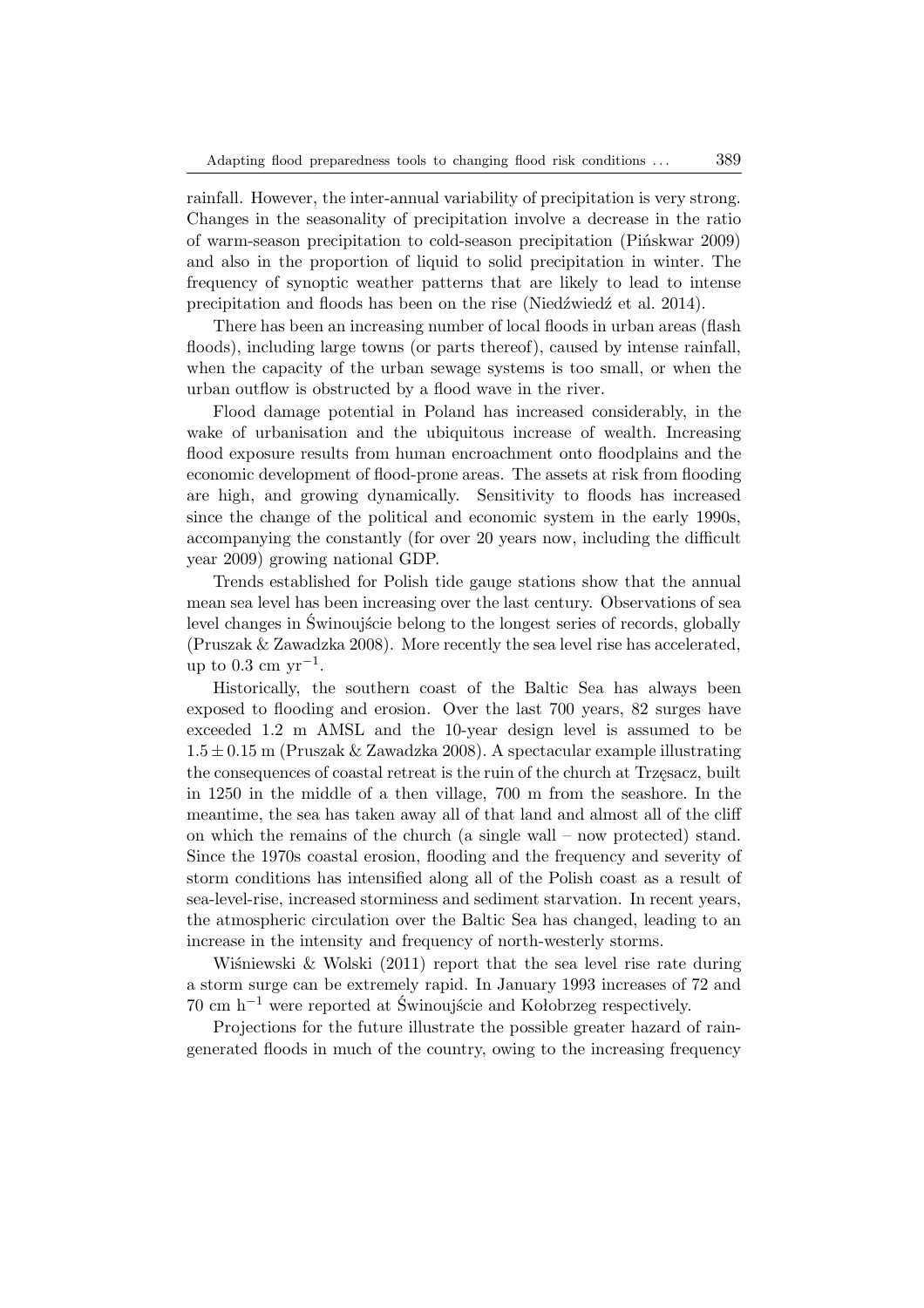and amplitude of intense precipitation and increasing frequency of 'wet' circulation patterns. On the other hand, the hazard due to snowmelt flooding is expected to decrease (Kundzewicz et al. 2010).

Future projections based on climate-models show a greater frequency of intense precipitation. The daily precipitation total with an annual exceedance probability of 0.05 (the so-called 20-year 24 h precipitation, that is exceeded, on average, once in 20 years) in the control period 1981–2000 is projected to become more frequent in the whole of central Europe. On average, it will recur every 12–14 years in 2046–2065 and every 9–13 years in 2081–2100, depending on the emission scenario (Seneviratne et al. 2012). These ranges correspond to the mean values for ensembles of climate models.

Projections have to be treated with caution, however. Precipitation, the principal input signal to freshwater systems, is not simulated with adequate reliability in present-day climate models. Projected precipitation changes are model- and scenario-specific, and encumbered with very considerable uncertainty; hence, quantitative projections of changes in river flows at the river basin scale remain largely uncertain. These uncertainties therefore have to be taken into account in the planning process (e.g. of flood protection infrastructure of long lifetime) and in assessments of future vulnerability.

There are many sources of uncertainty in future projections, starting from the impossibility of predicting future human behaviour: population change, social and economic development, climate mitigation policy, controlling future greenhouse gas emissions and carbon sequestration, and hence the intensity of the greenhouse effect. Uncertainties are also introduced by propagation within the system: from greenhouse gas emissions and carbon sequestration to the atmospheric concentration of greenhouse gases, and further to climate change (including feedbacks) and its impacts. Since every component in the system contributes a large amount of uncertainty, this is amplified all along the logical chain from emissions to regional and local impacts. The climate model uncertainty (converting greenhouse gas concentrations into climatic variables, such as temperature and precipitation) is already large. There is a substantial difference between the results obtained using different scenarios and different models. Uncertainties of climate change projections increase with the length of the future time horizon. In the short-term (e.g. the 2020s), climate model uncertainties are dominant. The intra-model uncertainty (for the same model and different socio-economic and emission scenarios) can be lower than the inter-model uncertainty (for the same scenario and different models), especially for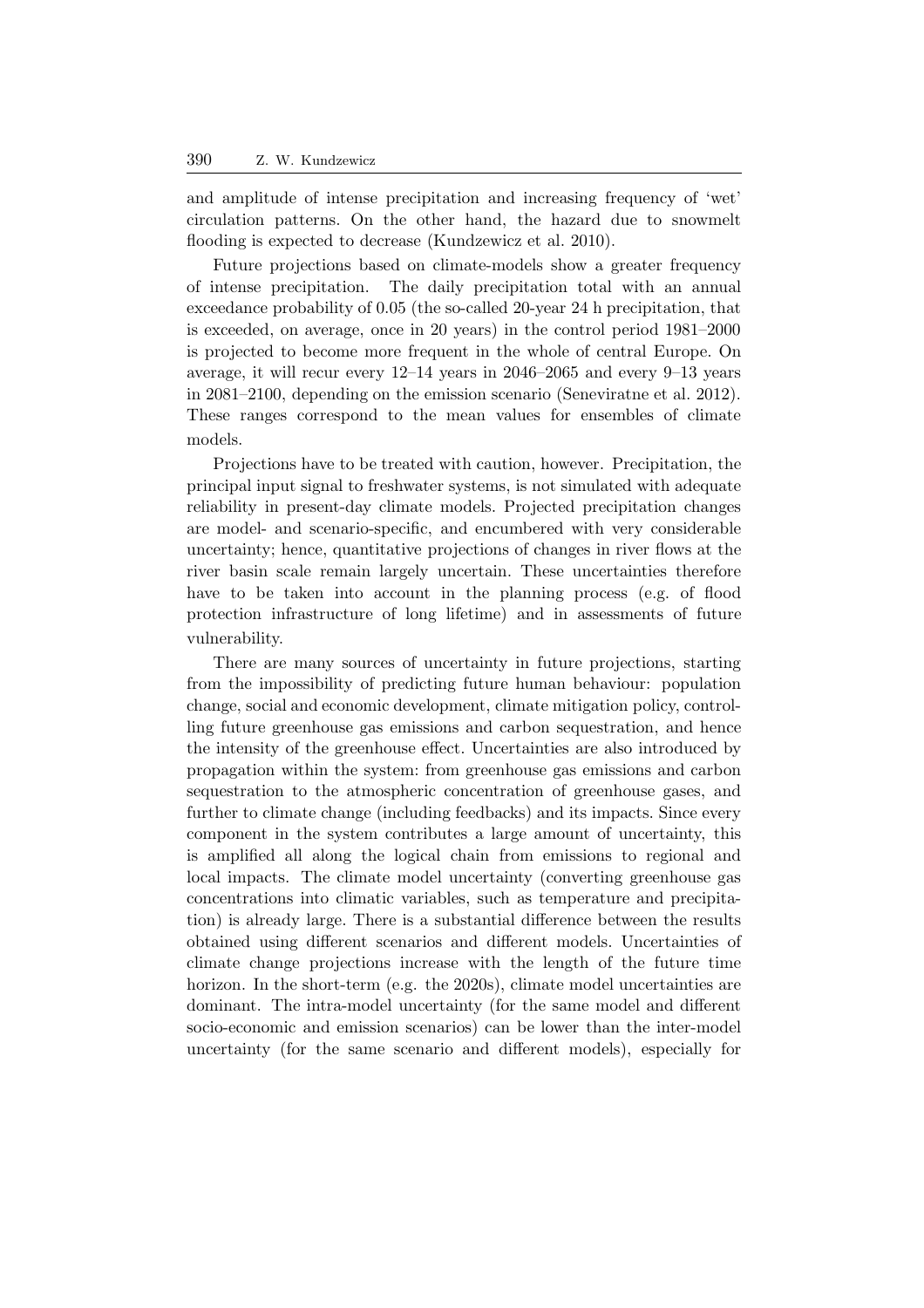not-too-remote future horizons. Over longer time horizons, uncertainties due to the emission scenarios become increasingly significant, however.

Uncertainty in practical water-related projections is also due to the spatial and temporal scale mismatch between coarse-resolution climate models and the smaller-grid scale, relevant to adaptation, for which information on a much finer scale is required. Further, the time scale of interest, e.g. for heavy precipitation resulting in flash flooding as the dynamics of flood routing is on a time scale of minutes to hours, differs from the results of available climate model (typically given at daily/monthly intervals). This scale mismatch makes disaggregation necessary, and this is another source of uncertainty. A further portion of the uncertainty is due to hydrological models and deficiencies in observation records available for model validation.

Studies based on GCM models envisage a relative sea level rise of 45– 65 cm by 2100 as well as an increase in the frequency and strength of storm conditions for Poland's coasts (Pruszak & Zawadzka 2008). Two scenarios used in several studies for the time horizon of 2100 are: a sea-level rise of 30 cm and of 100 cm, which could be respectively called optimistic and pessimistic (Zeidler 1997, Pruszak & Zawadzka 2008). An analysis of the threats of land loss and flood risk was carried out for these two scenarios, and the economic and social costs and losses were assessed. For a 100 cm sea-level rise, more than 2300 km<sup>2</sup> and 230 000 people are vulnerable on Polish coasts and the damage due to loss of land could be nearly 30 billion USD plus 18 billion USD at risk of flooding (1995 prices) (Zeidler 1997). A sea-level rise of 1 m plus possible flooding from storm surges (1.5 m) places the maximum inland boundary at 2.5 m AMSL. Zeidler (1997) determined three impact zones between contour lines  $0-0.3$  m,  $0.3-1$  m and  $1-2.5$  m, respectively covering 845, 883 and 476  $km^2$ , i.e. 2204  $km^2$  in total. About  $30 \text{ km}^2$  of beaches and dunes are likely to disappear. The greatest impacts of accelerated sea-level rise would occur in the far eastern and western regions of the Polish coast, in the deltas of the Vistula and the Odra, with lesser impacts along the central region. Threatened areas include the conurbation of Gdańsk, Sopot and Gdynia, the Żuławy (Vistula Delta) polders, and the low-lying areas around the Szczecin Lagoon and the Odra river mouth. These threatened areas are densely populated and of key importance to the Polish economy. The agricultural area of the vulnerable Żuławy polders is about 1800 km<sup>2</sup> , that is, nearly 0.6% of the total area of Poland. The Hel Peninsula, narrow and low, is already vulnerable in places. This area, of large aesthetic and emotional value to the Polish nation, will be increasingly threatened in the decades to come.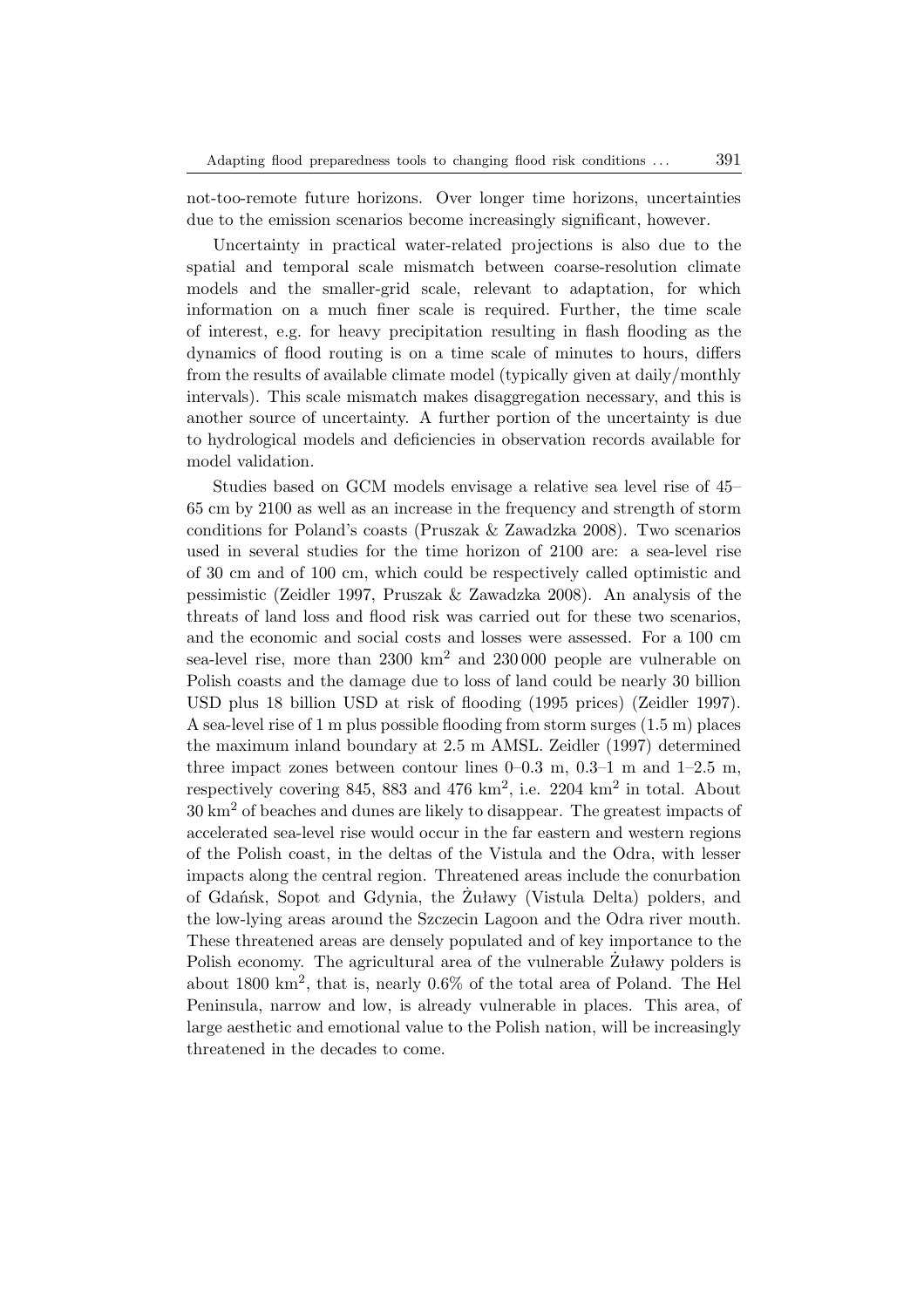# **4. Flood defences and flood preparedness systems in Poland**

Flood protection and flood management strategies can modify either flood waters, or susceptibility to flood damage and the impact of flooding. One can try to 'keep people away from water' or 'keep water away from people'. There are several adaptation strategies for coping with floods (see Kundzewicz & Schnellhuber 2004). They can be labelled as follows: protection (as far as is technically possible and financially feasible, bearing in mind that absolute protection does not exist), accommodation (living with floods, learning from them), or retreat (relocation of people from flood-risky to flood-safe areas). This last option, e.g. if the state/province purchases land and property in flood-prone areas, aims to rectify maladaptation and floodplain development.

The components of a flood protection and preparedness system can be divided into five categories, as illustrated in Table 1. These categories are recognised as strategies in the STAR-FLOOD Project (see the footnote on the first page of this paper).

One can try to reduce flood risk by structural and technological means (e.g. hard engineering solutions and implementation of improved design standards), or by legislative, regulatory and institutional means (integrated management; revision of guidance notes for planners and design standards). One can avoid or reduce risk by relocation or some other avoidance strategy, by improvements in forecasting systems, and by contingency and disaster plans. One can share loss (insurance-type strategies) but one has to be prepared to take a residual risk. Research (reducing uncertainties) and education on flood risk are essential.

Flood defences in Poland are mostly structural and include embankments and storage reservoirs. Those in the Vistula River basin include embankments with a total length of ca 4700 km, protecting an area of ca 5300 km<sup>2</sup> . There are several storage reservoirs playing an important role in the flood protection system along the upland tributaries of the Vistula: Porąbka and Tresna on the River Soła, Czorsztyn and Rożnów on the Dunajec, Solina (460 million m<sup>3</sup>) and Myczkowce on the San, Sulejów on the Pilica, and Dębe on the Narew. There are also reservoirs on the Vistula itself, such as Goczałkowice on the Mała Wisła (Small Vistula) and Włocławek on the lower Vistula. The disastrous 1934 flood prompted intensive work on the flood control system on the Vistula's mountain tributaries. To reduce flood risk, flood protection reservoirs at Porąbka on the Soła (completed in 1936) and at Rożnów on the Dunajec (1941) were constructed; half a century later, another reservoir was built at Czorsztyn on the Dunajec.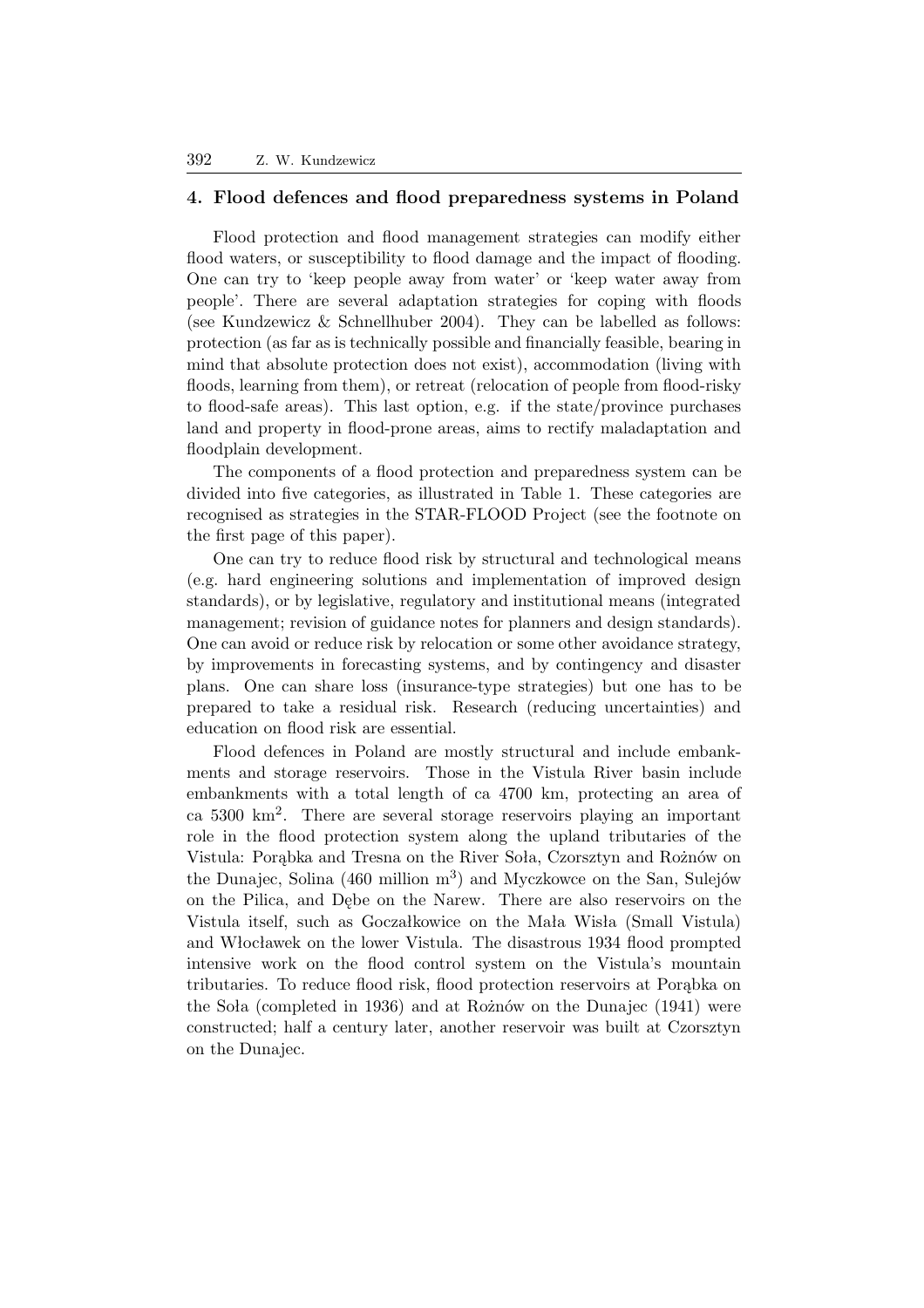| Components of the flood protection and preparedness system                            |                                                                   |                                                       |
|---------------------------------------------------------------------------------------|-------------------------------------------------------------------|-------------------------------------------------------|
| Flood Risk Prevention ('keeping people away from water')                              |                                                                   |                                                       |
| Spatial planning $-$                                                                  | Enforcement of zoning $-$                                         | Relocation of                                         |
| identification of                                                                     | restriction of settlement                                         | inhabitants of                                        |
| flood risk areas                                                                      | in risk areas                                                     | flood risk areas                                      |
| Structural Flood Defence ('keeping water away from people' via infrastructural works) |                                                                   |                                                       |
| Dykes, floodwalls                                                                     | Dams and storage                                                  | Relief channels                                       |
| and embankments                                                                       | reservoirs                                                        |                                                       |
|                                                                                       |                                                                   |                                                       |
| Flood Mitigation (reducing the adverse consequences of flooding)                      |                                                                   |                                                       |
| Watershed management<br>('keeping the water                                           | Storing water in the landscape<br>(surface storage, polders, soil | Building codes. Standards<br>for building development |
| where it falls')                                                                      | storage, groundwater storage).                                    |                                                       |
|                                                                                       | Restoration of wetlands and                                       |                                                       |
|                                                                                       | floodplains                                                       |                                                       |
| Flood Preparation                                                                     |                                                                   |                                                       |
| Preparation of a flood                                                                | Preparation of a flood                                            | Evacuation plan                                       |
| management plan for                                                                   | forecasting and flood                                             |                                                       |
| an imminent flood                                                                     | warning system                                                    |                                                       |
| Flood Recovery                                                                        |                                                                   |                                                       |
| Insurance and emergency                                                               |                                                                   | Legislation enhancing                                 |
| financing schemes                                                                     |                                                                   | recovery                                              |

**Table 1.** Components of the flood protection and preparedness system envisaged or implemented in Poland, with some examples

The flood protection system in the Odra river basin consists of embankments, weirs, reservoirs (including dry flood protection reservoirs, i.e. polders), and relief channels. In the nineteenth century, the length of the River Odra from Racibórz to Schwedt was made 26.4% shorter by digging channels. Regulation has continued since then. There are 23 weirs on the Odra itself (19 built before the end of World War Two), serving principally navigation and hydropower. There are also several reservoirs on the Czech tributaries of the Odra.

However, the total capacity of water storage reservoirs in Poland is only 6% of the mean annual runoff. Several reservoirs are sited in the southern, highland, part of Poland, but in the lowlands, and Poland is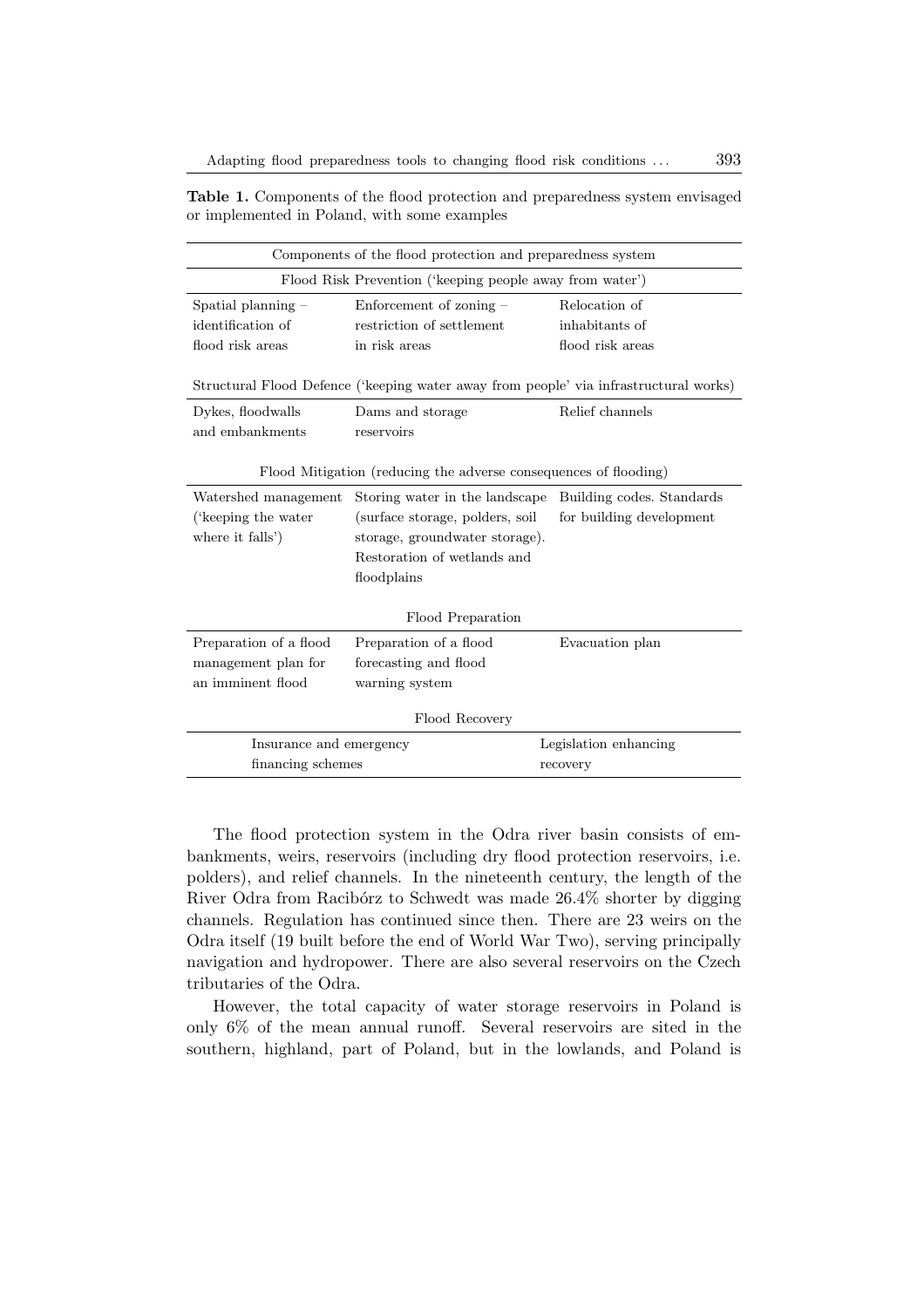a predominantly flatland country, construction of a dam necessitates the inundation of a larger area.

There is a recognised need to strengthen flood protection systems for larger towns like Sandomierz on the Vistula and Opole and Wrocław on the Odra. Past floods such as those in 1997 and 2010 have exposed the inadequacy of existing structural defences.

Structural measures physically modify the environment, whereas nonstructural measures change people's behaviour. Indeed, we must change our behaviour (software), and not just build defences (hardware).

The Polish people are increasingly acknowledging the importance of non-structural flood protection. One of the options being considered is watershed management ('to keep the water where it falls' and to reduce surface runoff and erosion) and the restoration of wetlands and flood-plain forests, re-connection of old river arms, and identification of areas-to-beinundated in an emergency. There is a call to 'give more space to the rivers'. Further, legal regulations are being implemented/envisaged related to the use of flood-plain areas, such as restrictions on new infrastructure and on handling substances dangerous to water in households. It is important to improve social awareness of the flood risk.

Early warning (Kundzewicz 2012) is an important part of any flood preparedness system, reducing the destructive impact of floods on vulnerable areas in terms of lives and material damage. A flood warning is timely information based on a reliable forecast that a high water level (or high river discharge) is expected to occur in a river cross-section of interest at some defined future point in time, so that emergency action, such as strengthening dykes or evacuation, can be undertaken. A flood alert, usually issued before a flood warming, is less specific and aims at raising vigilance. A warning should be issued sufficiently early (this depends on catchment size relative to vulnerable zones in terms of possible lead times) before the potential inundation, in order to allow adequate human preparations. It should persuade people to take appropriate action in order to reduce the damage and costs of the forthcoming flood. A flood forecasting and warning system has been operating in Poland. After the 1997 flood it was considerably strengthened and now includes radar.

Water management decisions have always been made on the basis of uncertain information. Yet changes in climatic, terrestrial and socioeconomic systems challenge existing water management practices by adding uncertainties and novel risks that are often beyond the range of experience. Adaptation, both reactive and anticipative, makes use of a feedback mechanism, implementing modifications (and possibly correcting past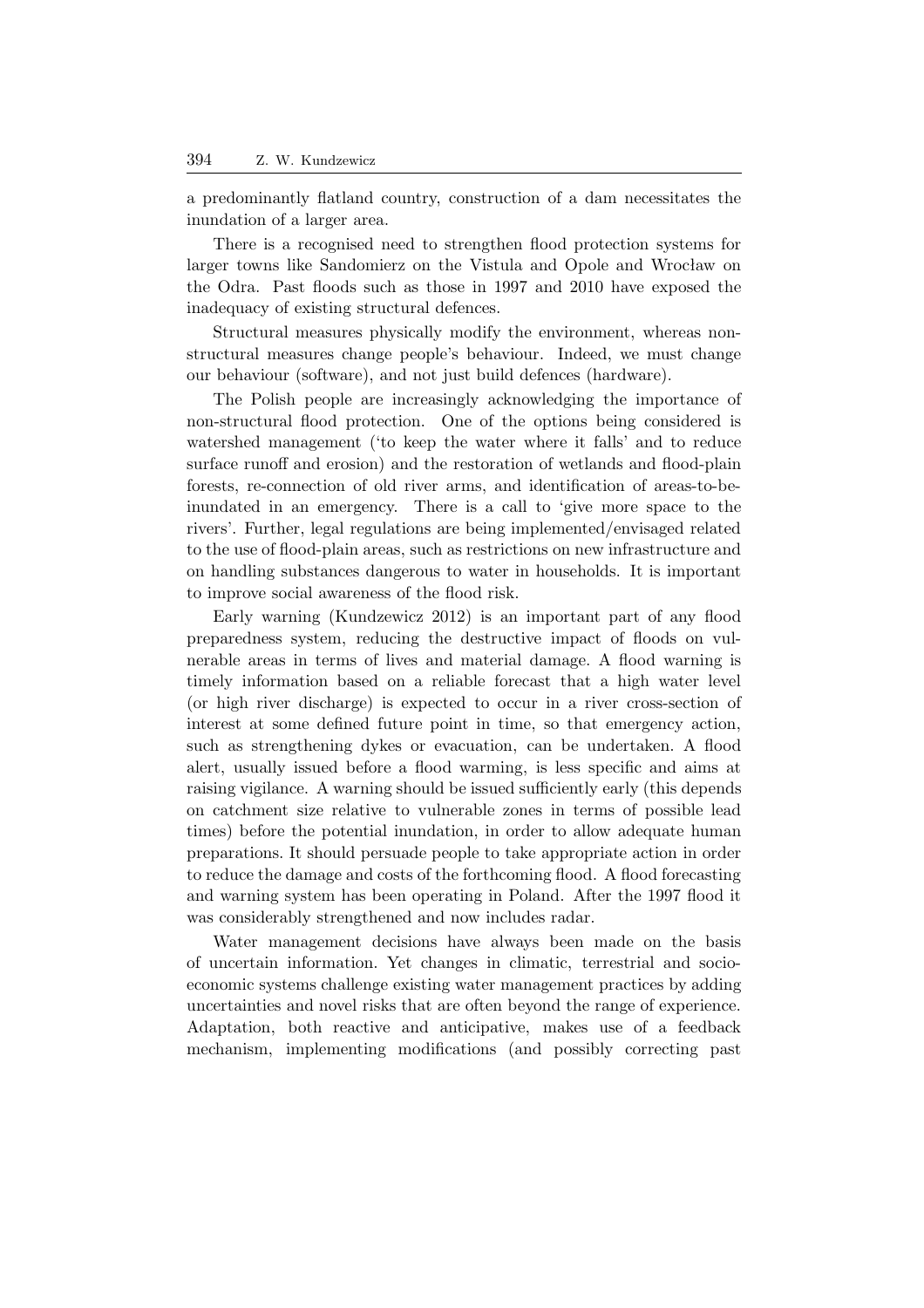mistakes) in response to new knowledge and information (from monitoring and research – modelling studies producing scenarios).

Water resources systems have been traditionally designed and operated on the basis of the stationarity assumption: the past is the key to the future (Kundzewicz et al. 2008). However, 'stationarity is dead' (Milly et al. 2008), hence existing standard design procedures cannot be optimal for changing conditions: systems can be under- or over-designed, resulting in either inadequate performance or excessive costs (e.g. with a large safety margin).

Every dyke is designed to withstand an N-year flood, e.g. a 100-year flood, so it can be overtopped and/or breached/washed away, if a much higher flood occurs. But the notion of a 100-year flood has to be revisited in the light of ongoing, and projected, changes. The 100-year flood for a past control period is unlikely to be of the same amplitude as a 100 year flood in a future time horizon, which is of importance for large water infrastructure (e.g. dykes, dams and spillways). However, because of the difficulty in isolating the greenhouse signal in the observation records and the large uncertainty of projections for the future, no precise, quantitative information can be delivered. In some countries (like Germany, the UK and the Netherlands), flood design values have been increased by a safety margin based on existing climate change impact scenarios. A 'climate change factor' has been tacitly introduced, which is to be taken into account in any new plans for flood control measures.

Planning horizons and lifetimes for some adaptation options (e.g. dams) may be many decades, during which time information is expected to change. Existing climate projections for the future are encumbered with a high degree of uncertainty. Despite recent progress in evaluating uncertainties (e.g. via ensembles-based studies), quantitative projections of changes in river runoff remain largely uncertain (Kundzewicz et al. 2007, 2008, 2009). Hence the question may arise – adapting to what?

There is the opportunity cost of failure to act early vs. the value of delay (narrower range of uncertainty) and the controversy about whether to adapt now to existing (strongly uncertain) projections or to wait for more accurate and trustworthy information and then adapt (possibly having missed the opportunity for advanced adaptation).

Uncertainty in climate impact projections has implications for adaptation practices. Adaptation procedures need to be developed that do not rely on precise projections of changes in river discharge. Water managers can no longer have confidence in an individual scenario or projection for the future, because it is difficult to evaluate its reliability. Hence, multimodel probabilistic approaches are preferable to using the output of only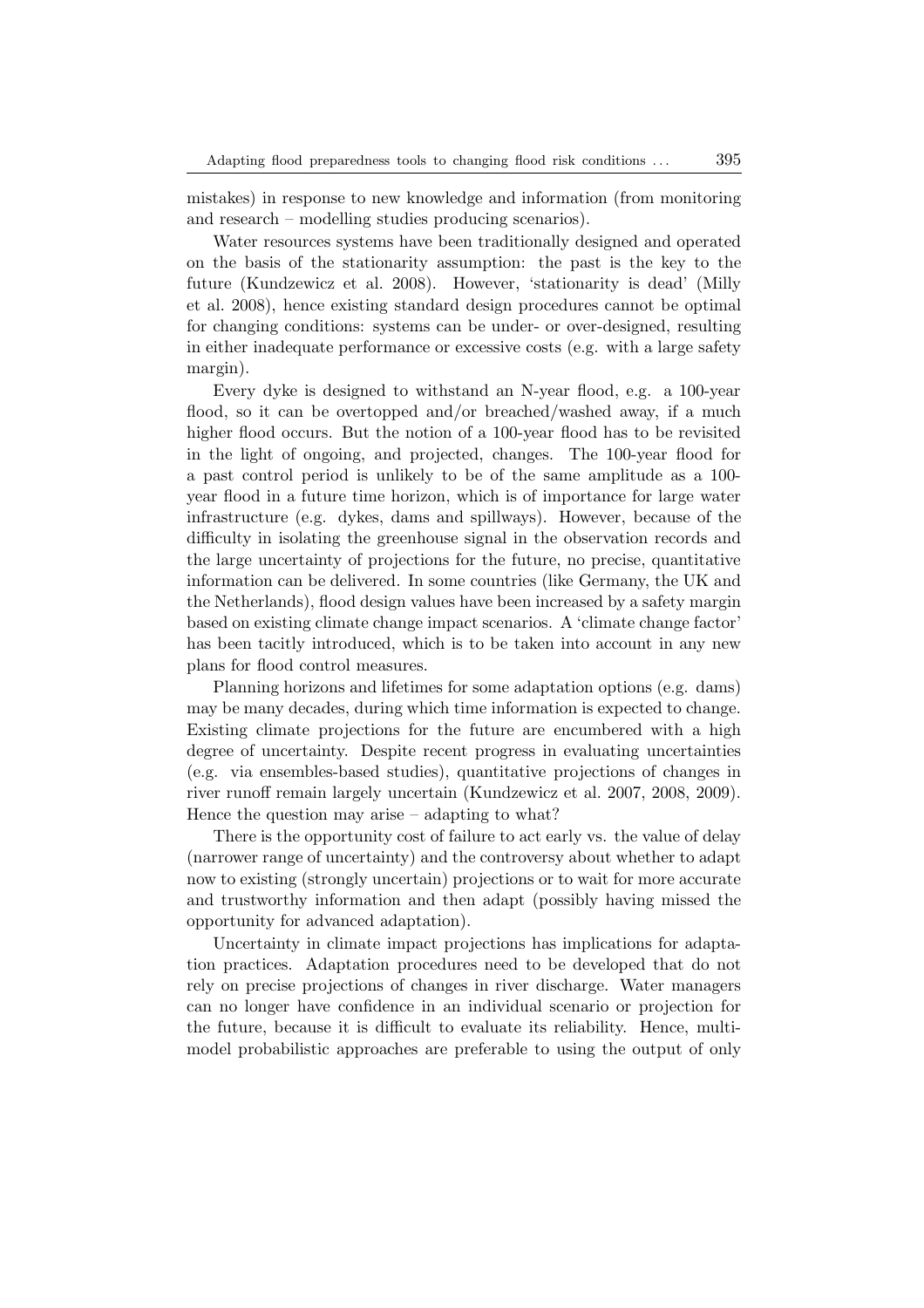one climate model when assessing uncertainty in climate change impacts. The broad range of different model-based climate scenarios suggests that adaptive planning should not be restricted to just one or a few scenarios, since there is no guarantee that the range of simulations adequately represents the full possible range (Kundzewicz et al. 2007).

Since the uncertainty in projections for the future is large, a precautionary attitude is advisable when planning adaptation. There is no doubt that better accommodation of the extremes of present climate variability augurs better for the future climate, which is subject to change.

Most severe floods, in terms of fatalities and material damage, have occurred in large river valleys, especially in conurbations and industrial areas protected by embankments. The design of dykes is based on probabilistic measures, but these do not give a complete guarantee. Dykes may offer a reasonable level of protection against a small-to-medium flood; but when an extraordinary flood occurs and dykes fail to hold back the water masses and break or are overtopped, the damage is greater than it would have been if the dyke had not existed. This is so because dykes are commonly (but mistakenly) treated as affording absolute protection and attract development. Several towns were devastated by the floods in 1997 (Kłodzko, Racibórz, Opole, Wrocław) and 2010 (Sandomierz).

In the context of increasing flood hazards and/or flood risks, the upgrading of structural defences (e.g. expanding the enclosures within embankments and improving the existing embankments around low-lying areas, raising and strengthening dykes, enlarging reservoirs etc.) and revision of the management regulations for water structures would be needed. The upgrading of drainage systems (in particular of urban drainage) for a future, wetter, climate is also necessary. Another (very costly) option is the relocation of industry and settlements from flood plains. A small-scale structural action is flood-proofing on site, i.e. adapting existing building codes to ensure that long-term infrastructure will withstand future climate risks.

Coastal defences on the southern coast of the Baltic Sea have been built since the 19th century. Coastal protection structures, consisting mostly of groynes and revetments, exist along ca 26% of the Polish coastline (Pruszak & Zawadzka 2008). Three adaptation options are being considered in the context of climate change adaptation in the Polish coastal zone: retreat, limited protection and full protection. The total cost of all protection measures in the whole coastal zone of Poland, at 1995 prices, is 6 billion USD (Zeidler 1997), i.e. 8 times less than the total cost of land loss due to sea-level rise, including storm surge effects. The protection measures include strengthening existing defences and constructing new defences. In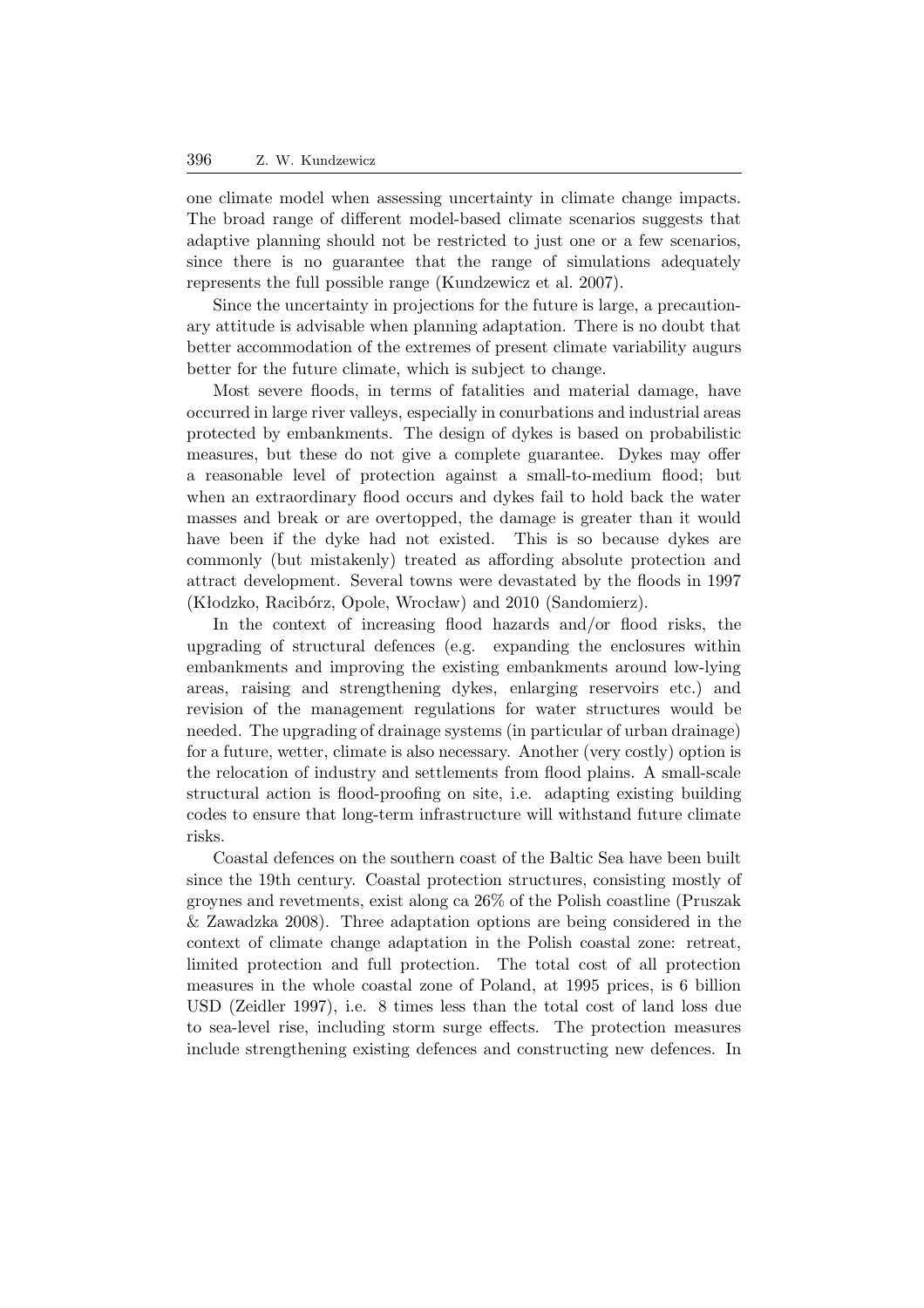the Vistula Delta, full protection is required, consisting of storm and flood prevention facilities. It is estimated that 107 and 280 km respectively of new dykes will have to be constructed for sea level rises by the year 2100 of 30 cm and 1 m; the respective lengths of dykes requiring improvement are 243 and 324 km for the same scenarios (Pruszak 2000). However, since the uncertainty in climate change projections is high, monitoring the situation and updating plans are necessary on an almost continuous basis.

## **5. European Union Floods Directive**

In response to a number of recent destructive inundations in Europe since the 1990s, such as the summer floods in 1997 and 2002, the EU Floods Directive (CEC 2007) was adopted. The Directive obliges EU Member States to undertake, for each river basin district or the portion of an international river basin district or coastal area lying within their territory:

- a preliminary flood risk assessment (a map of the river basin; description of past floods; description of flooding processes and their sensitivity to change; description of development plans; assessment of the likelihood of future floods based on hydrological data, types of floods and the projected impact of climate change and land-use trends; forecast of estimated consequences of future floods);
- preparation of flood maps and indicative flood damage maps, for areas which could be flooded with a high probability, with a medium probability and with a low probability (extreme events);
- preparation and implementation of flood risk management plans, aimed at achieving the required levels of protection.

After having entered the European Union on 1 May 2004, Poland contributed to the collaborative, pan-European work on the preparation of the EU Floods Directive (No. 2007/60/WE). It was published in the Polish legislative periodical *Dziennik Ustaw* (Dz.U. UE L 288/27). The implementation of the Directive in the Polish legal system was regulated by the updated 'Water Law' of 5 January 2011 (Dz.U. Nr 32, poz. 159) that came into force on 18 March 2011.

Since the Floods Directive is closely related to the implementation of the Water Framework Directive, road maps for the implementation of both these directives have to be fully synchronised. It is desirable, therefore, that social consultation processes should be closely coordinated. Coordination of the implementation of these directives should help complementary objectives to be achieved.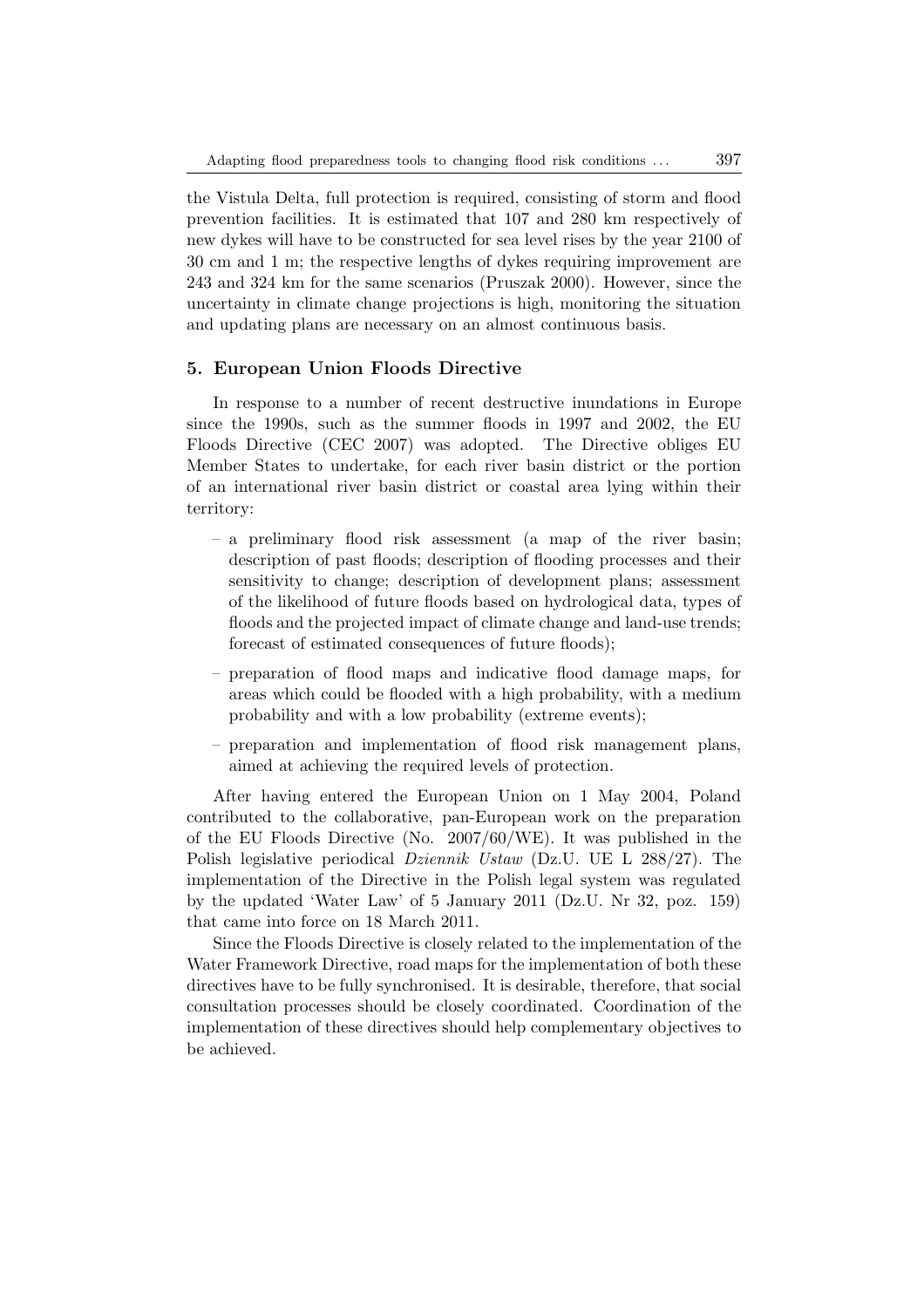Article 17 of the Floods Directive states that 'Member States shall bring into force the laws, regulations and administrative provisions necessary to comply with this Directive before 26 November 2009'. This deadline was not met by Poland. This objective was achieved later, on 5 January 2011, by passing the regulation changing the 'Water Law' and some other regulations (Dz.U. 2011 No. 32 item. 159) [in Polish: *ustawa z dnia 5 stycznia 2011 r. o zmianie ustawy – Prawo wodne oraz niektórych innych ustaw* (Dz.U. 2011 Nr 32 poz. 159)].

Important deadlines were envisaged in the implementation of the Floods Directive in 2011 and 2013. Chapter II, item 4 of the Floods Directive required that Member States should complete the preliminary flood risk assessment by 22 December 2011. The Chairperson of the National Board of Water Management approved the preliminary flood risk assessment on 21 December 2011, thereby meeting the deadline required by the Floods Directive. The document was prepared by the Institute of Meteorology and Water Management (State Research Institute) through its Centres of Flood Modelling in Gdynia, Poznań, Kraków and Wrocław, in consultation with the National Water Management Board. The draft document was sent to provincial governors and marshals for their comments, and after consideration of these, to the Director of the Government Centre for Security. The preliminary flood risk assessment was carried out within the framework of the Information System of National Protection against Extraordinary Hazards (Polish abbreviation – ISOK), financed from the European Regional Development Fund – Operational Programme: Innovative Economy.

Chapter III, item 8 of the Floods Directive required that Member States should ensure that the flood hazard maps and flood risk maps are completed by 22 December 2013. The methodology for compiling such maps in Poland was specified by a Decree of the Minister of the Environment, the Minister for Infrastructure and Minister of the Interior and Administration. The methodology defines the content range of maps, the quality of source data and the timetable for their implementation and publication. Such maps, based on current geodetic and cartographic data, including the precise digital terrain model developed from airborne laser scanning data, were prepared within the ISOK project (Kurczyński 2012) by a consortium led by the Institute of Meteorology and Water Management, embracing the National Board of Water Management, the Main Office of Geodesy and Cartography and the National Institute of Telecommunications, as well as the Government Centre for Security as a supporting body.

The directors of regional water management boards are responsible for the production of flood hazard maps and flood risk maps in a water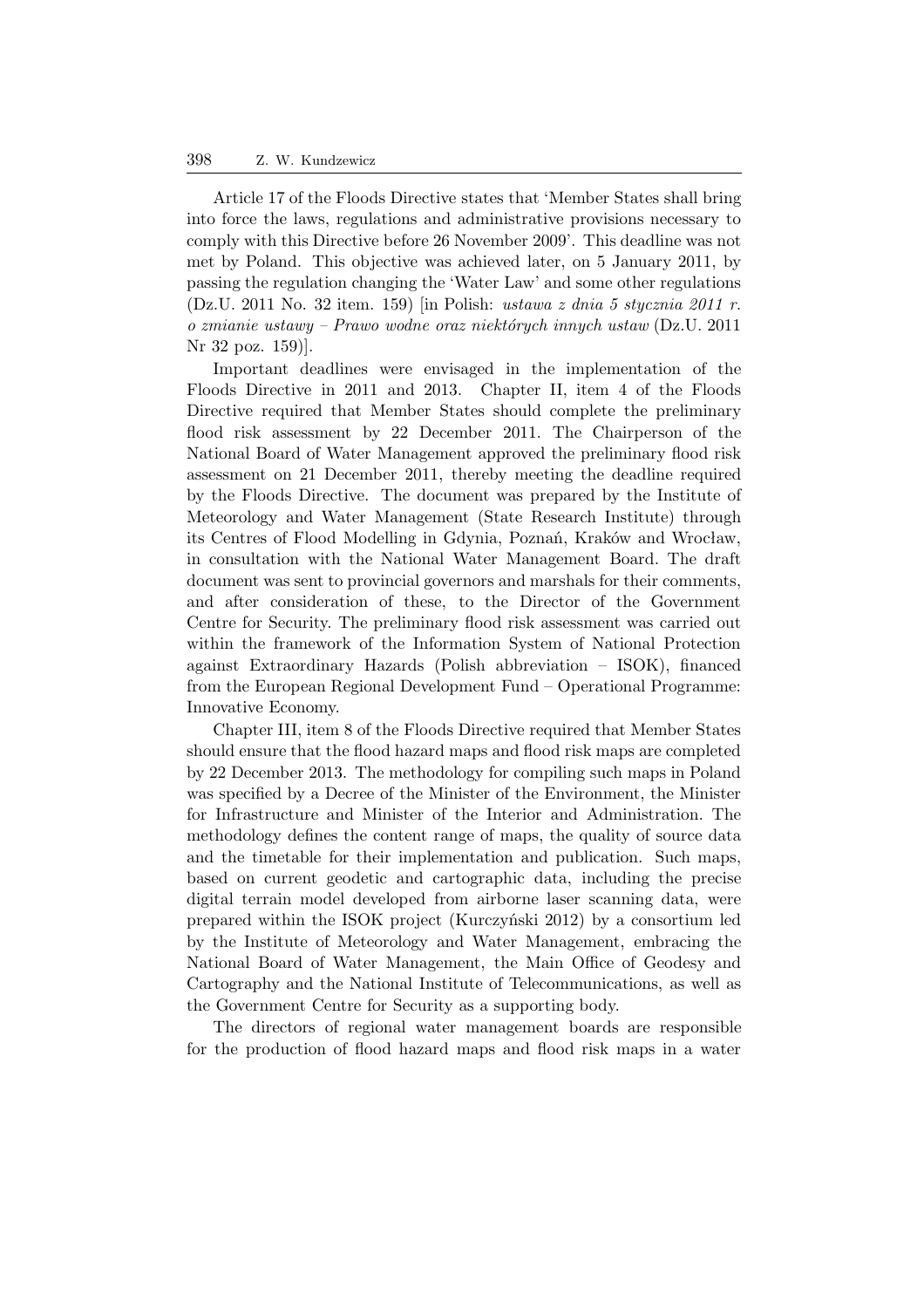region. Following the decision of the Chairperson of the National Water Management Board, these maps were to be compiled by the Flood Modelling Centres affiliated to the Institute of Meteorology and Water Management.

The maps have been forwarded to nine groups of addressees (Chairperson of the Water Management National Board, Principal National Geodesist, Main Inspector of Environmental Protection, Director of the Government Centre for Security, the relevant provincial governors and marshals, rural and urban district authorities, and the relevant commanders of provincial, district or urban fire brigades).

The extent of flood-endangered areas shown on the maps will be taken into consideration in the spatial management practices of the country and the provinces, studies of conditions and spatial management in communes, and local spatial management plans.

Within 18 months of receiving the maps, the public administration bodies listed above will take account of these areas in spatial management plans and studies, and the costs of introducing these changes will be covered by the budgets of the relevant communes or provinces.

The principle of subsidiarity guiding EU policy means that Member States have to react flexibly to the specific challenges in their countries. Adaptation is basically local. However, the EU acts as coordinator where trans-boundary issues and sectoral policies are concerned. It provides cofunding for a range of projects (including infrastructure). The EU supports research, information exchange, awareness-raising and education. In other words, it creates a favourable environment for such adaptation.

It is expected that implementation of the Floods Directive, the most advanced legislation worldwide in the area of flood protection and flood preparedness, will help reduce the flood risk in Poland.

# **6. The public debate on flood risk and flood preparedness**

The Polish nation has suffered considerably from floods, so that a vigorous public debate on flood risk and flood preparedness has taken place. This was particularly apparent during and following the disastrous flood in July 1997 (Kundzewicz et al. 1999). Public opinion polls showed the nation to be critical towards the central government, and this criticism may have contributed to the defeat of the then ruling coalition in the subsequent parliamentary elections, as noted by many an international observer. Some provincial authorities who underestimated the danger and did not make proper use of the forecasts were strongly criticised. The 1997 flood demonstrated the considerable capabilities of local authorities, whose performance was evaluated more favourably. In several locations they managed to combat the hazard. This statement became important in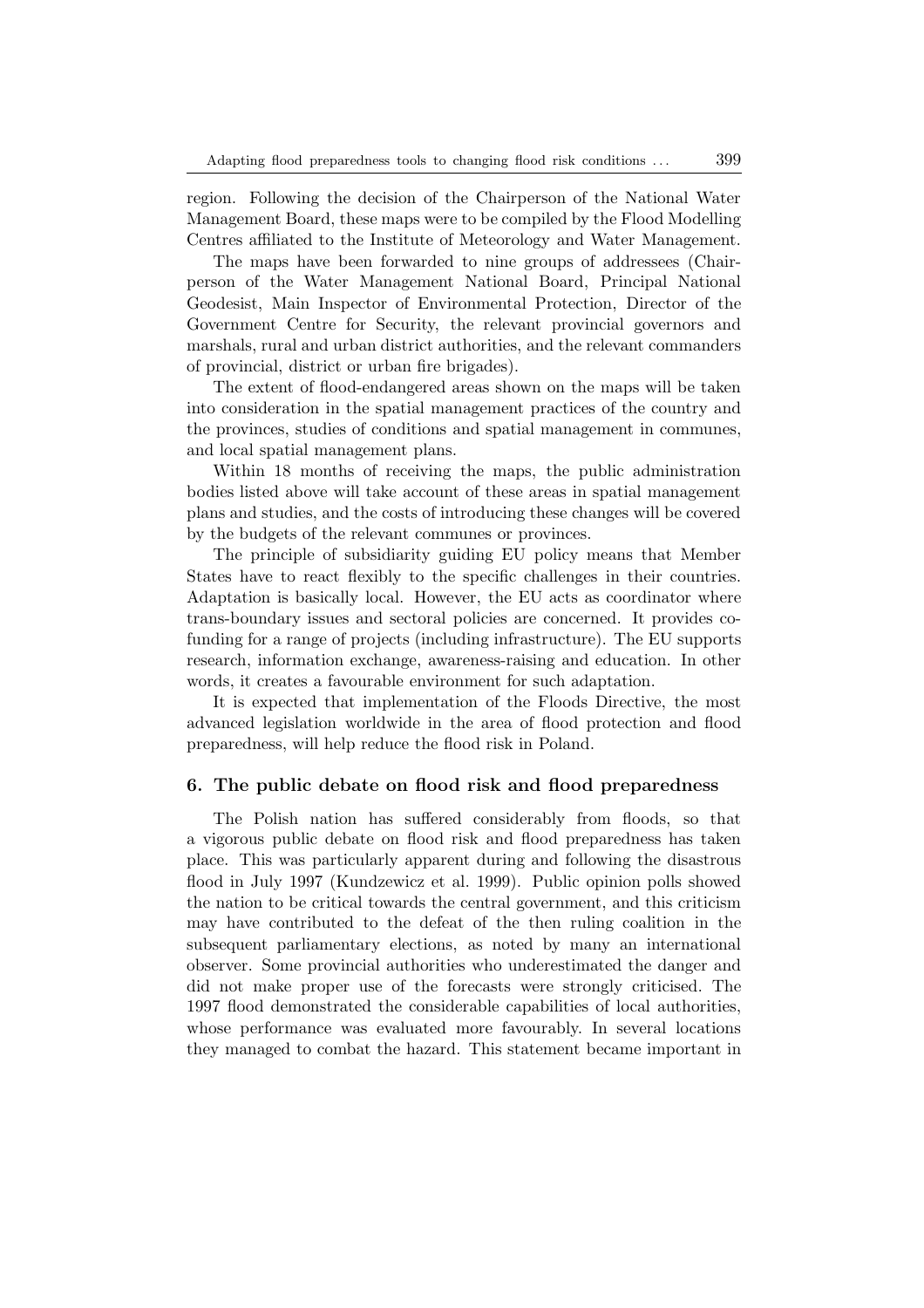a nationwide discussion about the territorial structure of Poland on whether or not to replace the existing administrative division into 49 provinces (Polish – *województwa*) by a smaller number of larger units and whether or not to introduce an intermediate level of districts (Polish – *powiaty*) between the provinces and municipalities (Polish – *gminy*). The flood provided ample demonstration of the inefficiency of the existing flood protection structure and of the division of responsibilities.

The 1997 flood made arrogant politicians and militant environmentalists alike eat humble pie. The new reservoir at Czorsztyn on the Dunajec, the subject of a violent dispute that had gone on for decades, proved to play a useful and spectacular role during the flood, saving many settlements from inundation.

The 1997 event was extensively covered by the Polish media. For several weeks, it was the dominant topic in the press and the principal theme of the cover stories of weekly magazines, including four issues of the opinionforming *POLITYKA* (see Figure 1).



**Figure 1.** A sample of the covers of Polish weekly magazines in the summer of 1997 relating to the flood topic

The 1997 flood theme in Poland was intimately interwoven into the election campaign by the media. Indeed, politicking around the flood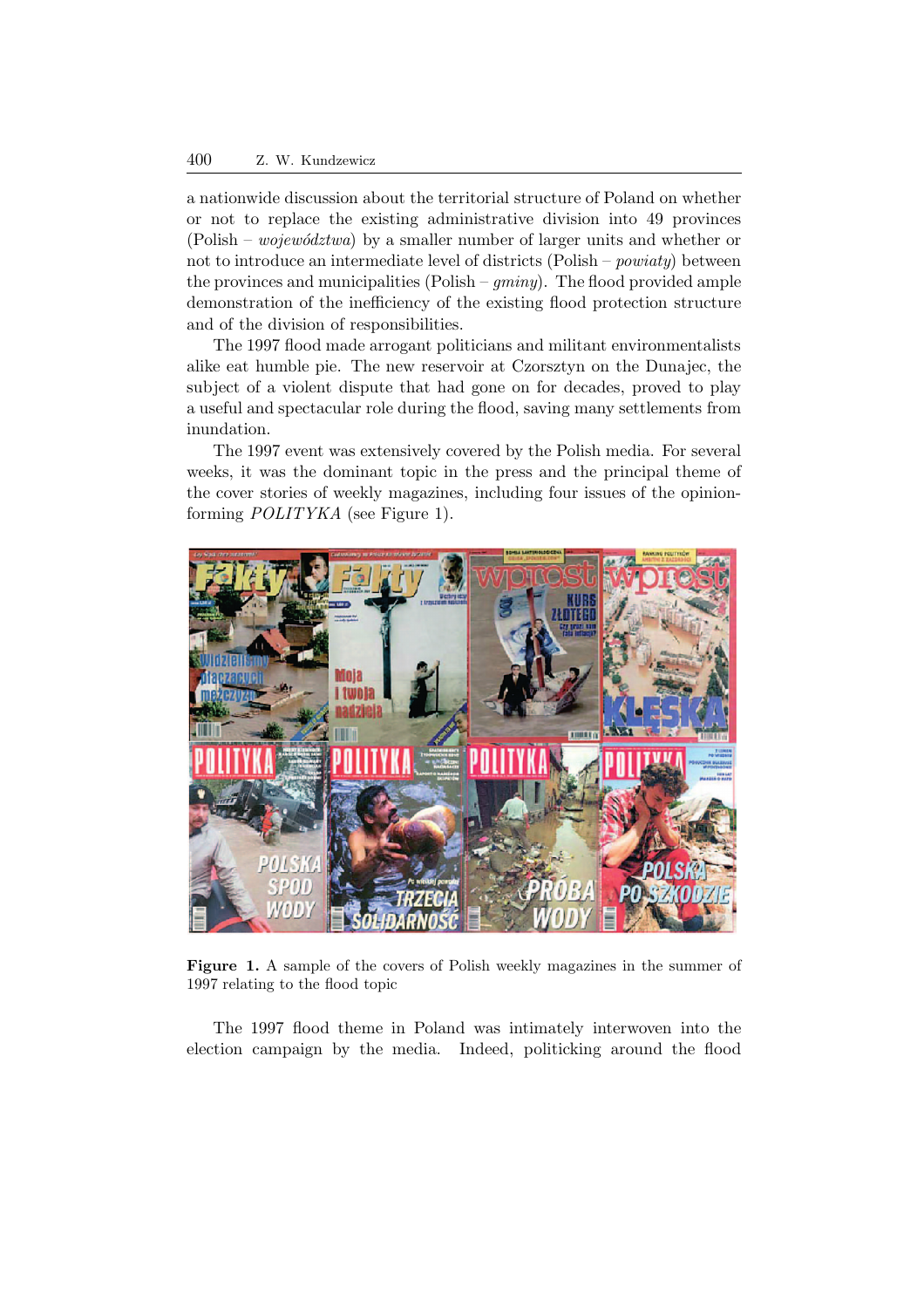became quite common. As a result, many members of the public got the feeling that flood losses could have been prevented and that it was only the inefficiency of the authorities that had led to disaster. Yet in the light of objective hydrological data, it is absolutely clear that the disaster could not have been avoided.

Destruction, panic and chaos in the flood-affected areas of Poland (the Upper Odra and its tributaries) during the first wave of the flood in July 1997 was set against the '*Ordnung*' of the preparatory action on the German side of the border along the Lower Odra. Yet this was at the time when the flood peak was still a long way upstream of the Lower Odra. When high water did eventually arrive in the Słubice/Frankfurt area, it turned out that the dykes on the Polish side, which had earlier been massively reinforced, withstood the pressure of the water, whereas those on the German side broke in several places, resulting in large-scale inundations and catastrophic material damage.

After decades of censorship in the totalitarian communist system, the freedom of press has become an essential human right in the new, democratic, Poland. Yet, during the flood, the absolute freedom of the press did not always rhyme with responsibility. Chasing sensations did not serve the flood defences well. Very often high-profile individuals – laymen where floods and hydrology are concerned – played the expert and shared their (mostly critical) opinions on the flood action through the media. Questioning individual decisions pertinent to flood management (e.g. moving amphibious vehicles from central Poland into the flooded zone) was not uncommon. Furthermore, the media presented 'alternative' forecasts, some of which largely underestimated the amount of precipitation during the second flood wave that IMGW forecast with good accuracy.

Mr Krzysztof Szamałek, Deputy Environment Minister and Deputy Head of the ad hoc high level emergency committee for the coordination of flood mitigation (Anti-Crisis Committee), stated that 'such a flood could neither have been foreseen, nor remedied' and rightly heralded it as 'the largest natural disaster in the 1000-year history of Poland'. Indeed, if an existing all time flood record is doubled, as in the case of the flow rate of the River Odra at the Racibórz-Miedonia gauge, and the flood recurrence interval lies within the range of thousands of years, there is no way of avoiding material losses. The flood's magnitude was unprecedented, far beyond existing experience. For decades, people had got used to floods along the Odra and its tributaries. They knew where the safe places were in an emergency, where to find shelter for animals and cars. This time, however, the water entered the usual safe havens.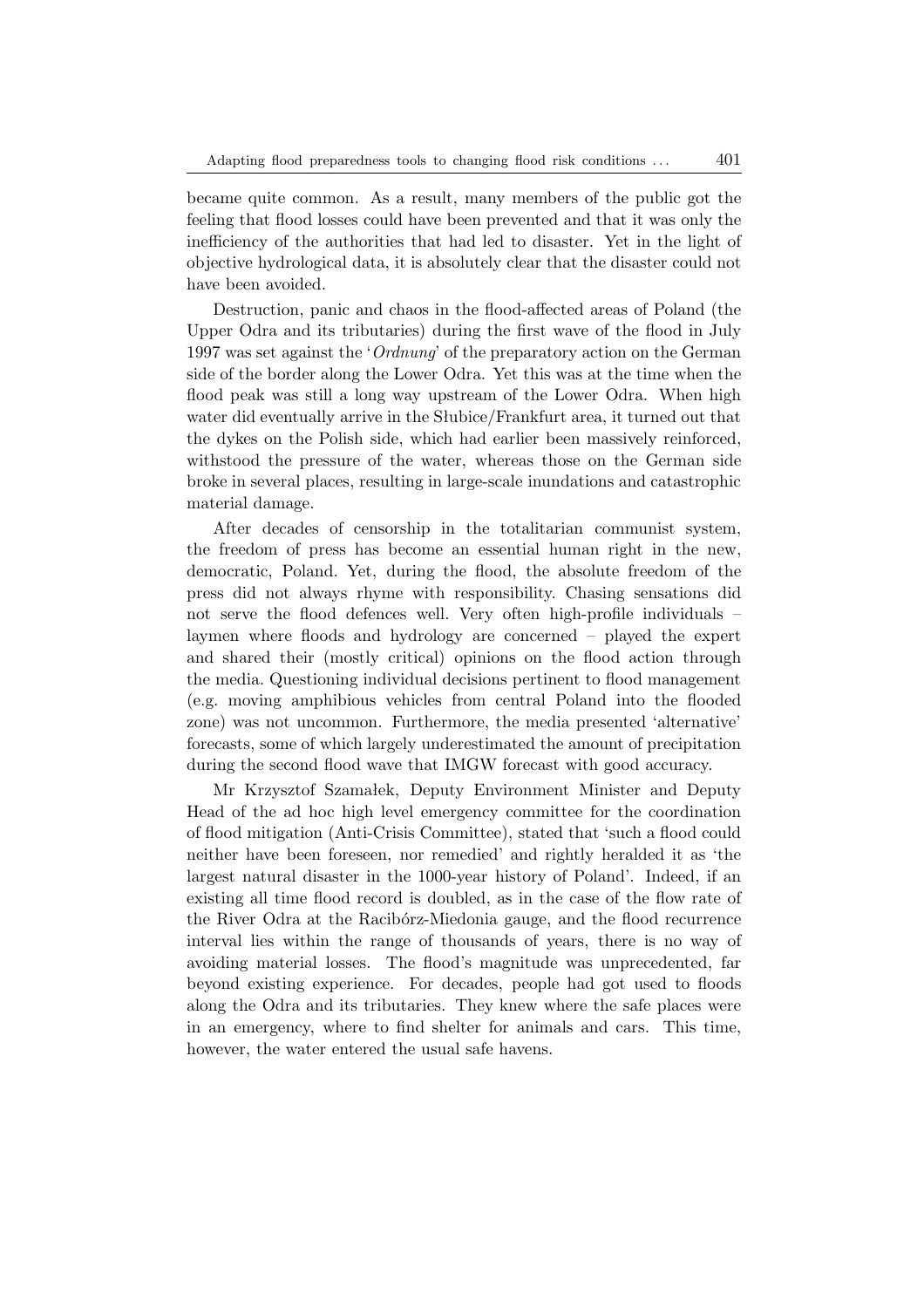#### 402 Z. W. Kundzewicz

The dramatic Odra flood in July 1997, occurring after a long flood-free period, made the general public aware of how dangerous and destructive a flood can be. It also demonstrated the weaker and stronger points of the existing flood protection system and helped to identify the aspects that needed urgent improvement. Indeed, every link in the chain of operational flood management (observation – forecast – response – relief) was found wanting. However, the nation has learnt the lesson and has ever since been working on improving the flood preparedness system.

The catastrophic flood in July 1997 demonstrated that the flood protection systems for larger towns and cities like Wrocław, Legnica, Opole, Racibórz and Lwówek Śląski were inadequate. In addition, vast areas of agricultural land along the stretch of the Upper Odra to Krzepkowice and in the valleys of the Upper Odra's tributaries were not adequately protected.

The system of anti-flood committees turned out to be inefficient: before 1997, they had never been involved in action on this scale. Even the maps these committees possessed were outdated. Moreover, the units involved in the action, such as the Anti-flood Committee and the Army, had outdated instructions and directives (e.g. delegating long non-existent military units to combat the flood). There was no clearly defined 'division of labour' for the participation of the Army, Police and Fire Brigades in flood actions; neither were the financial consequences of such actions taken into account. The dissemination of information on floods in the provinces, towns and villages was practically non-existent. No suitable civil defence force was available in the country; the existing one was geared to act in case of war rather than in an emergency during peacetime, such as a natural disaster.

During the 1997 flood, the relevant legislation in Poland, being a country in transition, was found deficient. Therefore the previous (communist) regime's laws were essentially abandoned and new Acts of Parliament had to be passed during a short time. The distribution of responsibilities was ambiguous and conflicting, and there were complicated links between the different participants in flood defence activities. According to the legislation existing at the time, local authorities were not authorised to declare a flood alert or alarm. Such declarations had to be made by the provincial antiflood committees and, as a result, they were issued with much delay, often after the crest of a flash flood in one of the Odra's mountain tributaries had passed. Hence, local authorities typically took common-sense decisions, without waiting for instructions from above. In addition, the information flow was deficient; hydrometeorological stations reported to the regional branches of the hydrometeorological service (albeit making information available, on request, to local authorities as well). Some of the forecasts proved to be inaccurate.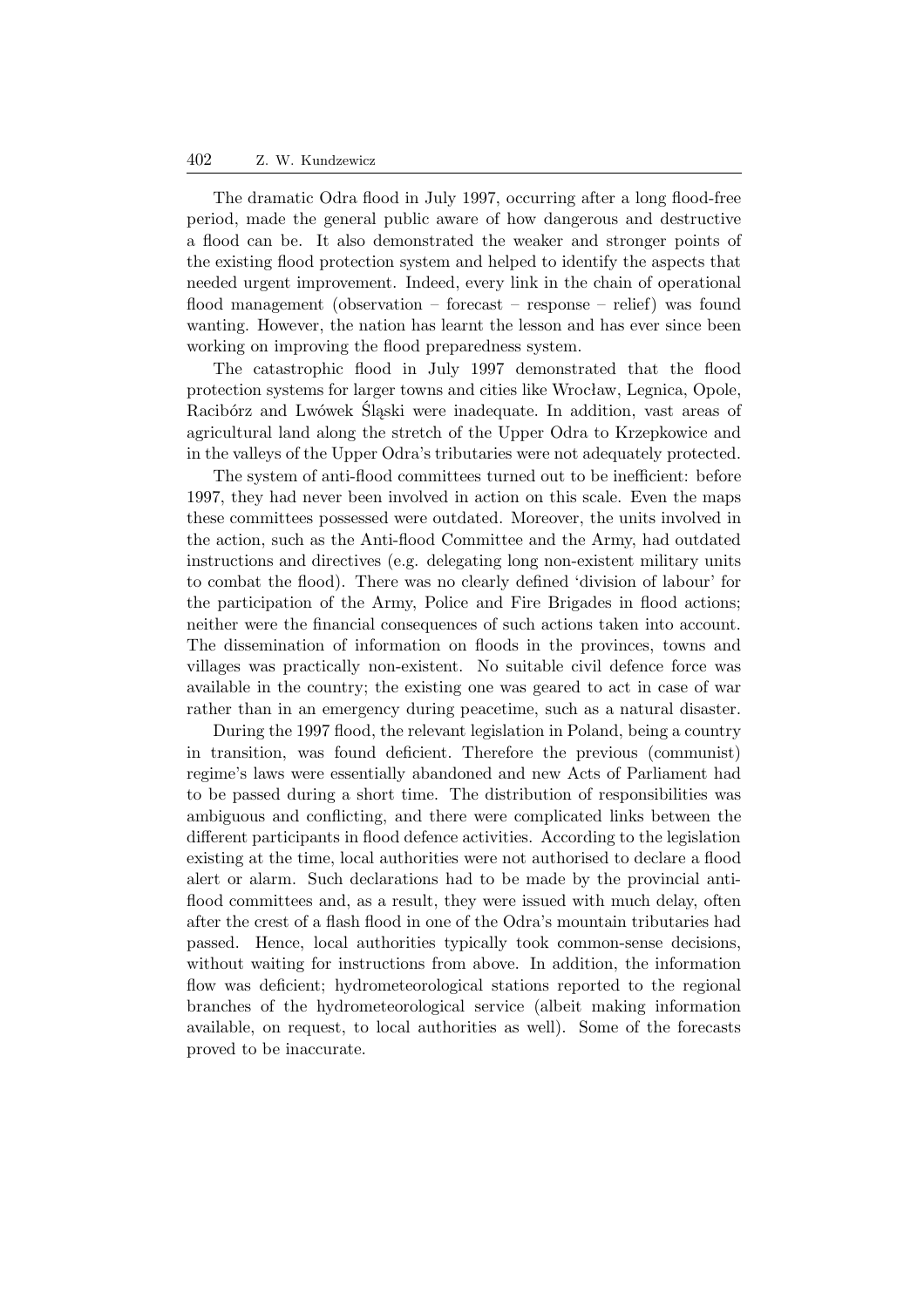Among the downsides of the forecasting and warning system was the telecommunication support. Classical telecommunication links were disconnected. Even if mobile phones provided more reliable communication, the system turned out to have limitations.

Advance warning on the Odra was available for its medium and lower course when the flood developed in its headwaters in the Czech Republic and Poland. The State of Brandenburg in Germany had ten days before the arrival of the floodwater. Yet detailed forecasts were difficult to obtain, for example, because observations at several gauges were interrupted and the flood information office in Wrocław was itself flooded.

It was recognised that the following work needed to be carried out: modernisation of the weather radar network and stream/rain gauges; automation of data transmission; technical upgrading of flood warning centres, including telecommunication facilities (phone, radio, fax, if necessary, capable of operating without a mains supply); upgrading of the early warning system by enhancing the regional, interregional and international flow of floodrelated information; constructing more suitable forecast models.

Since the 1997 flood, there has been considerable investment in Poland aimed at improving the flood preparedness systems; this includes strengthening the flood forecasting and warning systems (e.g. the broader use of modern technology, radar, models, GIS). Efforts have been made to upgrade the monitoring systems, and to render stream gauges, communication and data transmission systems more robust and more reliable than during the 1997 flood.

In the last ten years or so, large-scale flood protection programmes have been developed in Poland, such as the 'Programme for the Odra 2006' and the 'Programme of flood protection in the Upper Vistula basin'. However, these programmes have given rise to mixed opinions nationally and internationally, including criticism from the European Commission and NGOs. The strategy was based on assumptions rather than on serious considerations of efficiency. The structural approach of constructing dykes and dams, proposed in the programmes, has been rated by many as insufficient.

The programmes assumed that the flood risk would be reduced by the implementation of the (very costly) measures specified in the programmes. A sarcastic saying was coined (Janusz Żelaziński, personal communication), referring to the costs and effects of flood protection measures in complexnumbers parlance, namely, that the costs are real, but the effects are imaginary.

The debate on flood preparedness and the progress made in implementing the EU Floods Directive in Poland is ongoing.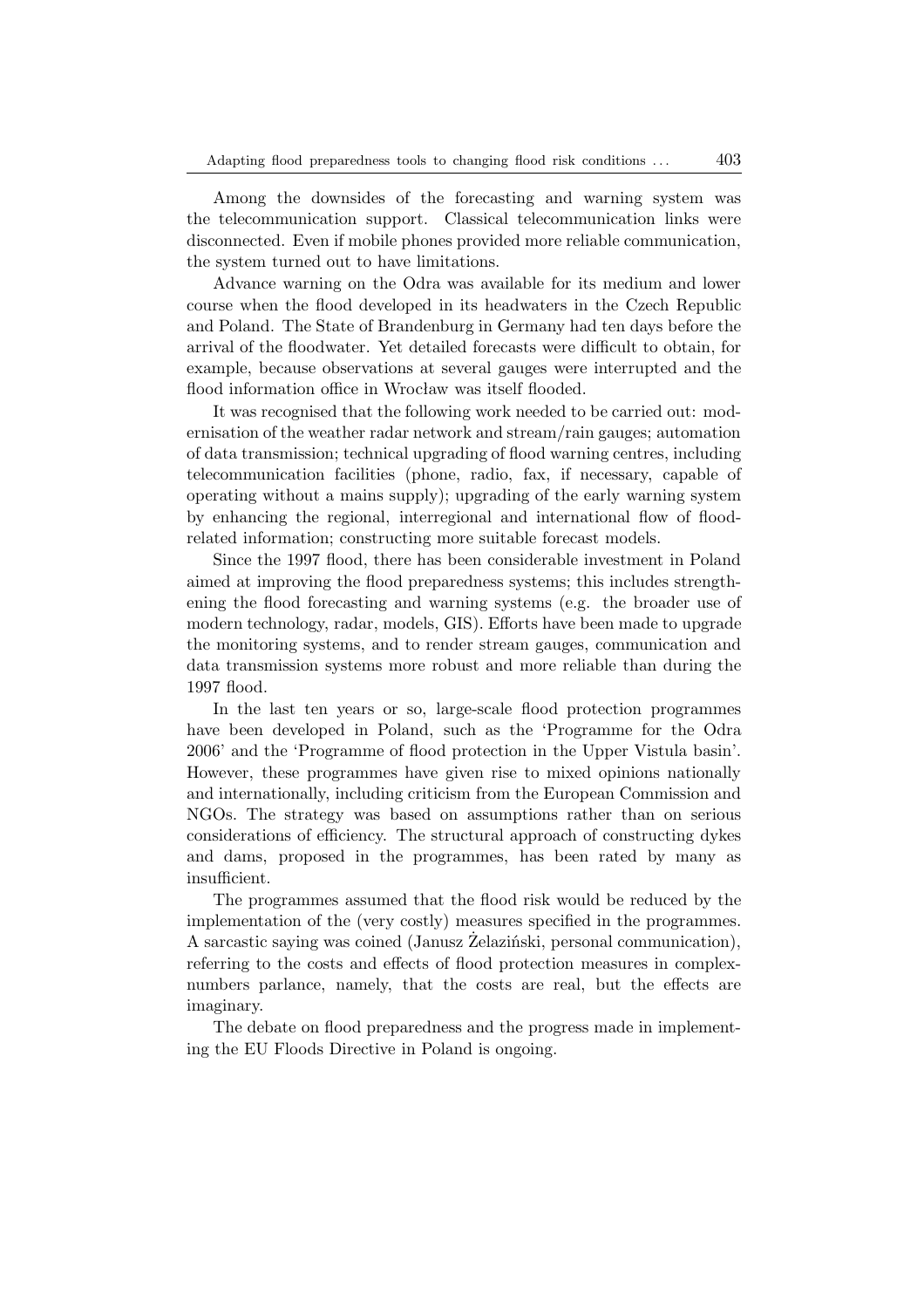#### 404 Z. W. Kundzewicz

In the light of the destructive floods in Poland in May and June of 2010, there was broader concern in the nation as to whether the implementation of the EU Floods Directive was on schedule. This concern was encapsulated in a formal parliamentary interpellation by Mr Michał Jaros, MP, who posed the following questions: 'How advanced is the work on the first stage of implementing the Directive, i.e. the adaptation of Polish law? What are the reasons for the delay in implementing the Directive?'. In response, Mr Bernard Błaszczyk, Deputy Minister for the Environment, outlined the chronology of activities that were essential for implementing the Floods Directive in Poland. In his opinion, the process was highly complex, owing to its interdisciplinary nature. Moreover, the need to change existing regulations required inter-sectoral negotiations, and that would take time.

Indeed, Poland is striving to meet the obligations resulting from particular steps requested by the EU Floods Directive.

## **7. Concluding remarks**

Flooding – the most destructive natural hazard in Poland – includes floods from rivers and mountain torrents, as well as floods from sea surges in coastal areas, and overflow in sewer systems. There have been several large floods in Poland in the last century and in recent decades, with damage exceeding 1% of the Polish GDP. Flood risk and flood preparedness became matters of widespread concern following the dramatic inundations in Poland in 1997 and 2010. Rainfall floods can occur on all the rivers in the country. The highest flood risk exists in the headwaters of two large rivers – the Vistula (whose drainage basin covers 54% of the country's area) and the Odra (34%). There are many towns and large cities on the Vistula, the Odra and their tributaries. As discussed in this paper, changes in flood risk are driven by changes in the climatic system, in the hydrological/terrestrial system, and in the socio-economic system. The changing flood risk is due to changes in the flood hazard (climate) but also to changes in the parameters of hydrological systems (storage capacity of the landscape, permeability, roughness coefficient, river bed). The increasing intensity and frequency of heavy precipitation and sea level rise, as well as decreasing snow cover and snow melt are the climate change factors contributing to the flood risk.

In order to be prepared for the increasing flood risk, flood protection and flood management strategies are necessary that can modify either the flood waters themselves, or the susceptibility to flood damage and the impact of flooding. In other words, one can try to keep water away from people or to keep people away from water.

The principal issues related to strengthening the flood protection and flood preparedness systems include floodplain management (including the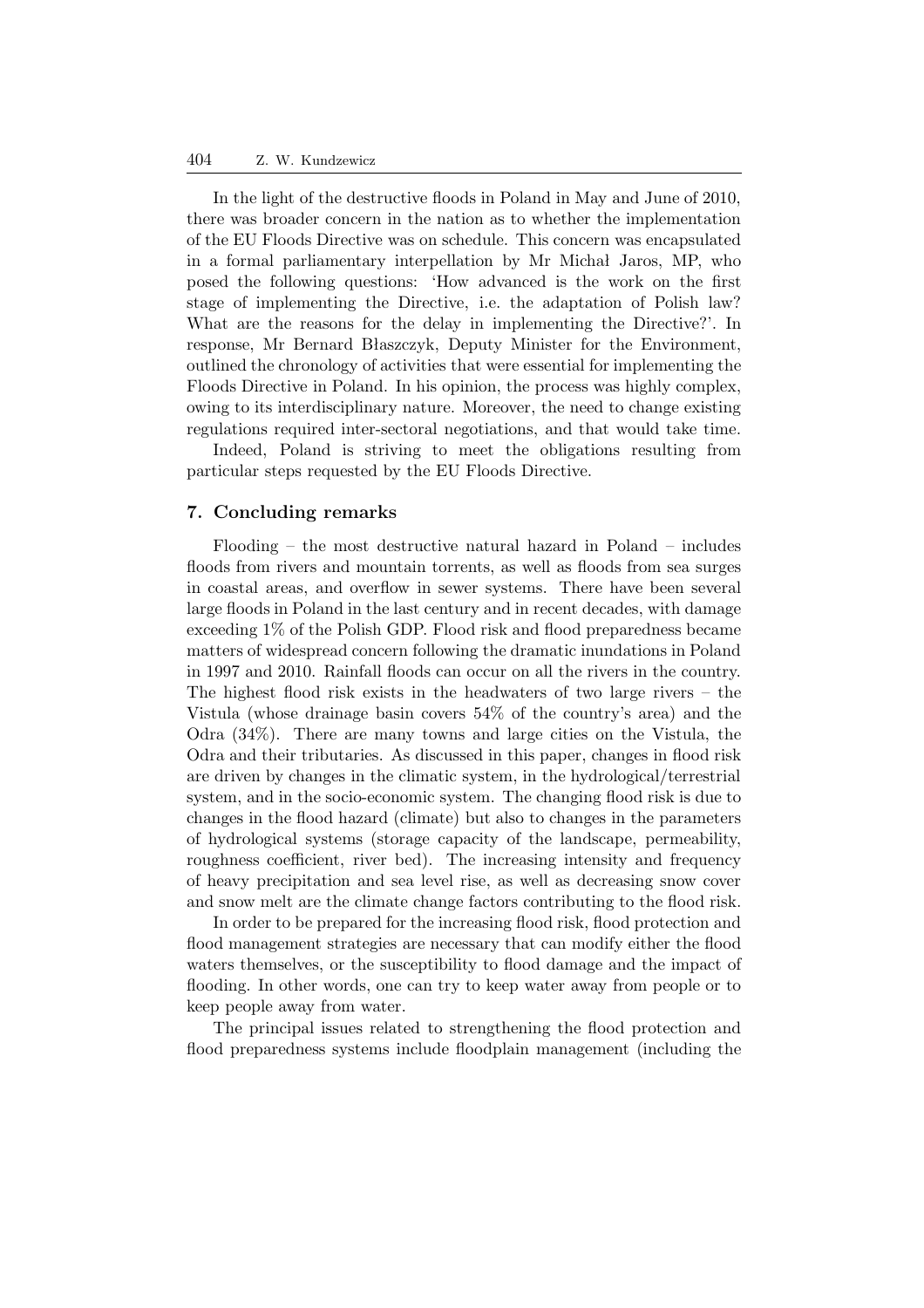enforcement of zoning) and watershed management. It is necessary to fill information gaps, for example, quantitative precipitation forecasts and climate-relevant long-term projections, as well as to increase the awareness of the endangered population. Moreover, the policies of insurance companies have an important role to play in raising awareness. In urban areas, structural defences are absolutely necessary, as are regular assessments of their technical condition.

Implementation of the Floods Directive of the European Union (EU) is a useful vehicle for assessing, improving and managing the flood risk in Poland. But this is a very demanding exercise in this country, owing to the necessity to harmonise EU law with Polish national law.

#### **Acknowledgements**

The author has benefited from the advice of members of the Committee on Hazards related to Water, of the Polish Academy of Sciences, whose chairman he was.

## **References**

- CEC (Commission of European Communities), 2007, *Directive of the European Parliament and of the Council on the Assessment and Management of Floods*, Brussels.
- Cyberski J., Grześ M., Gutry-Korycka M., Nachlik E., Kundzewicz Z.W., 2006, *History of floods on the River Vistula*, Hydrol. Sci. J., 51 (5), 799–817, http://dx.doi.org/10.1623/hysj.51.5.799.
- Kundzewicz Z.W., 2009, *Adaptation to floods and droughts in the Baltic Sea basin under climate change*, Boreal Environ. Res., 14 (1), 193–203.
- Kundzewicz Z.W., Dobrowolski A., Lorenc H., Niedźwiedź T., Pińskwar I., Kowalczak P., 2012, *Floods in Poland*, [in:] *Changes in flood risk in Europe*, Z.W. Kundzewicz (ed.), IAHS Spec. Pub. No. 10, 319–334.
- Kundzewicz Z.W., Lugeri N., Dankers R., Hirabayashi Y., Döll P., Pińskwar I., Dysarz T., Hochrainer S., Matczak P., 2010, *Assessing river flood risk and adaptation in Europe – review of projections for the future*, Mitig. Adapt. Strateg. Glob. Change, 15 (7), 641–656, http://dx.doi.org/10.1007/ s11027-010-9213-6.
- Kundzewicz Z.W., Mata L.J., Arnell N., Döll P., Jiménez B., Miller K., Oki T., Sen Z., Shiklomanov I., 2008, *The implications of projected climate change for freshwater resources and their management*, Hydrol. Sci. J., 53 (1), 3–10.
- Kundzewicz Z.W., Mata L.J., Arnell N., Döll P., Kabat P., Jiménez B., Miller K., Oki T., Sen Z., Shiklomanov I., 2007, *Freshwater resources and their management*, [in:] *Climate change 2007: impacts, adaptation and vulnerability*, M. L. Parry, O. F. Canziani, J. P. Palutikof, C. E. Hanson & P. J.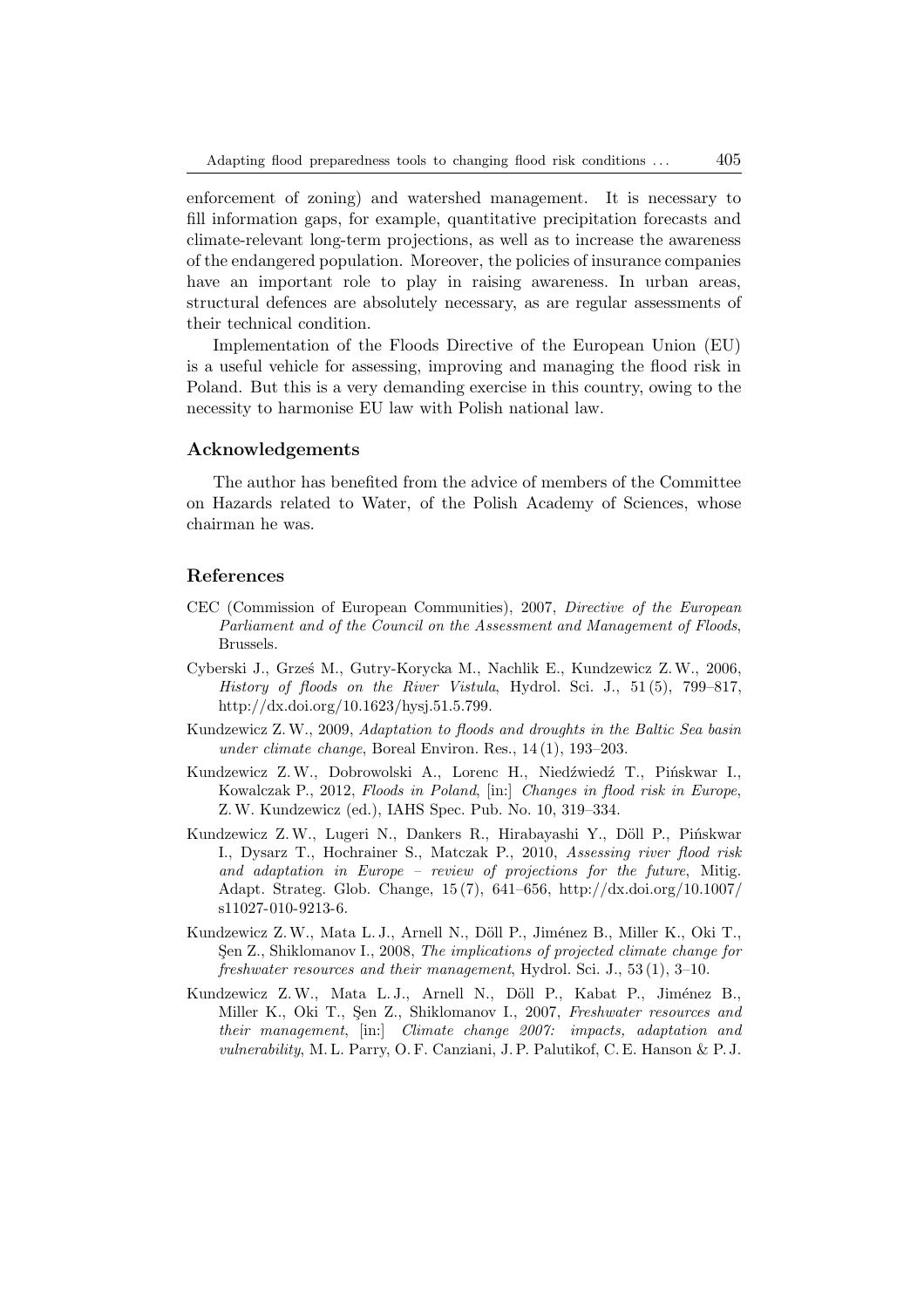van der Linden (eds.), Working Group II to the Fourth Assessment Report of the Intergovernmental Panel on Climate Change, Cambridge Univ. Press, Cambridge, 173–210.

- Kundzewicz Z.W., Schnellhuber H.-J., 2004, *Floods in the IPCC TAR perspective*, Nat. Hazards, 31 (1), 111–128, http://dx.doi.org/10.1023/B: NHAZ.0000020257.09228.7b.
- Kundzewicz Z.W., Szamałek K., Kowalczak P., 1999, *The great flood of 1997 in Poland*, Hydrol. Sci. J., 44 (6), 855–870, http://dx.doi.org/10.1080/ 02626669909492285.
- Kurczyński Z., 2012, *Mapy zagrożenia powodziowego i mapy ryzyka powodziowego, a Dyrektywa Powodziowa*, Arch. Fotogram., Kartogr. Teledet., 23, 209–217.
- Milly P. C. D., Betancourt J., Falkenmark M., Hirsch R. M., Kundzewicz Z.W., Lettenmaier D. P., Stouffer R. J., 2008, *Stationarity is dead: whither water management?*, Science, 319 (5863), 573–574, http://dx.doi.org/10.1126/ science.1151915.
- Niedźwiedź T., Łupikasza E., Pińskwar I., Kundzewicz Z.W., Stoffel M., Małarzewski M., 2014, *Climatological background of floods in the northern foothills of the Tatra Mountains*, Theor. Appl. Climatol., (in press).
- Pińskwar I., 2009, *Projekcje zmian w ekstremach opadowych w Polsce (Projections of changes in precipitation extremes in Poland)*, Ph. D. thesis, Univ. Life Sci., Poznań.
- Pruszak Z., 2000, *Implication of accelerated sea-level rise (ASLR) for Poland*, [in:] *European vulnerability and adaptation to impacts of accelerated sea-level rise (ASLR)*, Proc. SURVAS Expert Workshop, A. C. de la Vega-Leinert, R. J. Nicholls & R. S. J. Tol (eds.), Univ. Hamburg, FHRC, Middlesex Univ., Hamburg.
- Pruszak Z., Zawadzka E., 2008, *Potential implications of sea-level-rise for Poland*, J. Coastal Res., 24 (2), 410–422, http://dx.doi.org/10.2112/07A-0014.1.
- Seneviratne S. I., Nicholls N., Easterling D., Goodess C. M., Kanae S., Kossin J., Luo Y., Marengo J., McInnes K., Rahimi M., Reichstein M., Sorteberg A., Vera C., Zhang X., 2012, *Changes in climate extremes and their impacts on the natural physical environment*, [in:] *Managing the risks of extreme events and disasters to advance climate change adaptation*, C. B. Field, V. Barros, T. F. Stocker, D. Qin, D. J. Dokken, K. L. Ebi, M. D. Mastrandrea, K. J. Mach, G.- K. Plattner, S. K. Allen, M. Tignor & P. M. Midgley (eds.), A Special Report of Working Groups I and II of the Intergovernmental Panel on Climate Change (IPCC), Cambridge Univ. Press, Cambridge, New York, 109–230.
- Wiśniewski B., Wolski T., 2011, *Physical aspects of extreme storm surges and falls on the Polish coast*, Oceanologia, 53 (1–TI), 373–390, http://dx.doi.org/10. 5697/oc.53-1-TI.373.
- Zajączkowski M., Darecki M., Szczuciński W., 2010, *Report on the development of the Vistula river plume in the coastal waters of the Gulf of Gdańsk during the May 2010 flood*, Oceanologia, 52 (2), 311–317, http://dx.doi.org/10.5697/oc. 52-2.311.